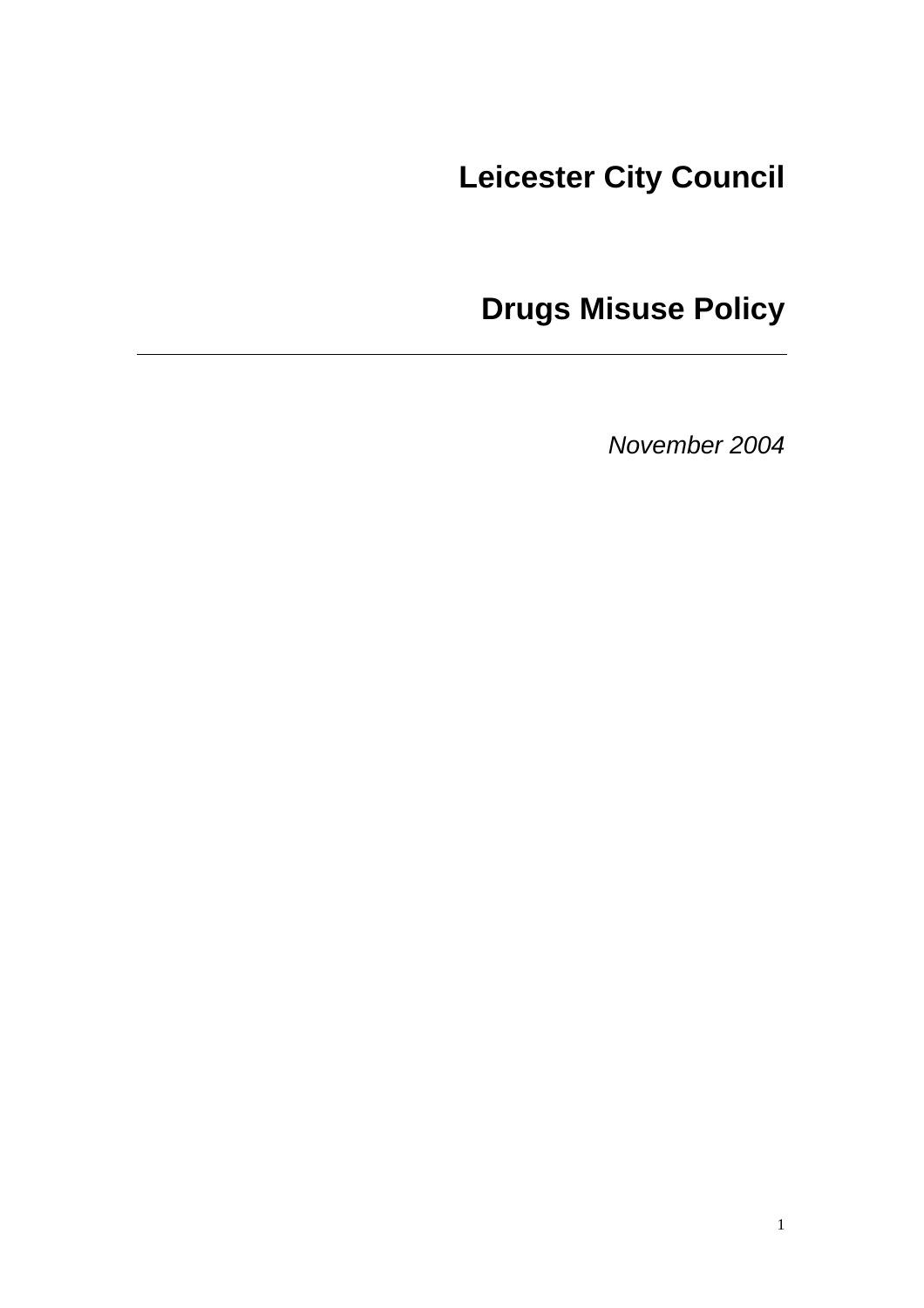### **Contents**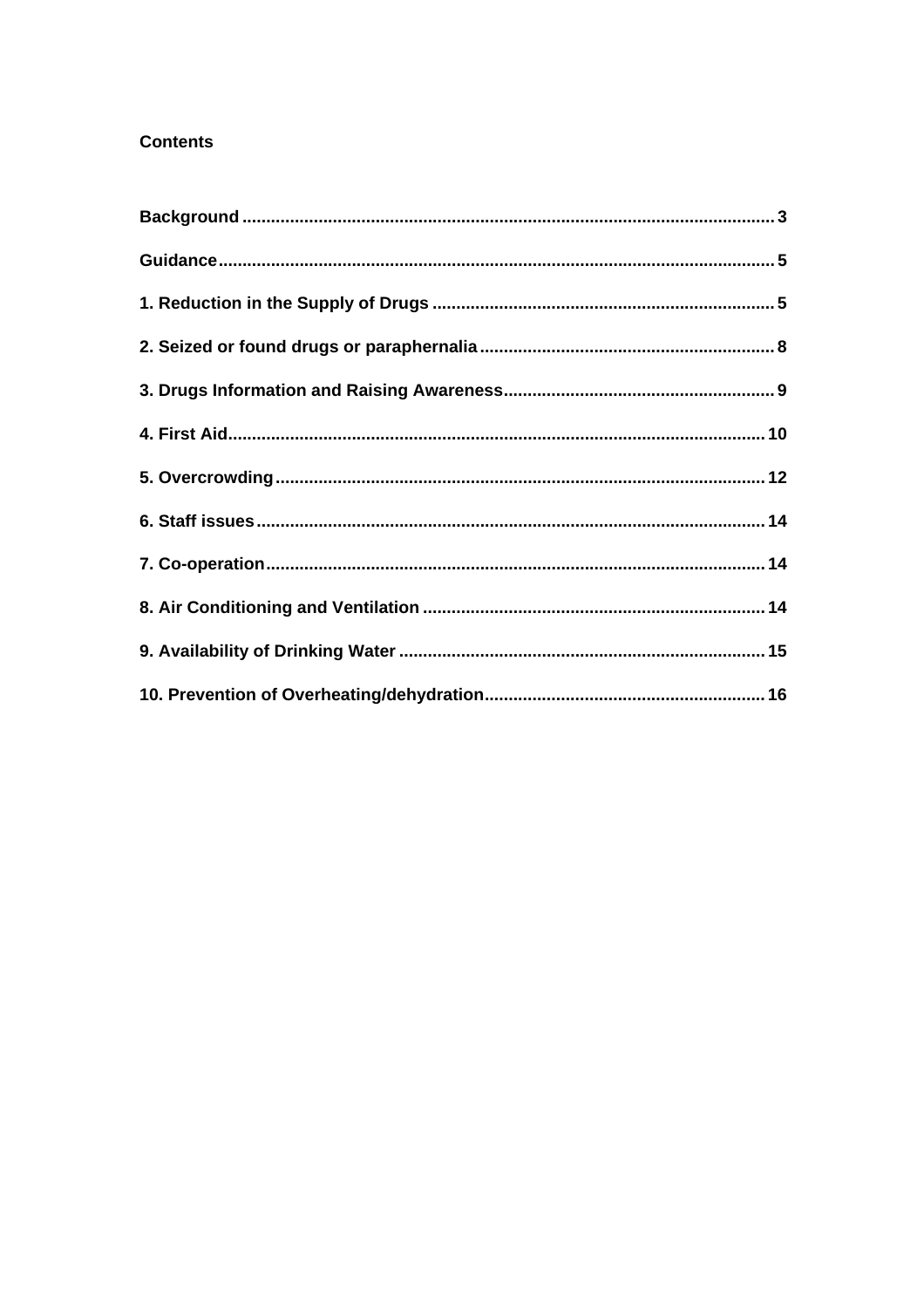# <span id="page-2-0"></span> **Background**

The aim of this policy is to promote best practice in the prevention of drugs misuse in premises licensed by Leicester City Council.

It provides advice and guidance for licensees to help them ensure that they are taking all reasonable steps to meet the requirements of their licence in terms of:

- taking steps to prevent drug dealing at venues;
- taking steps to minimise drug use at those events; and
- taking steps to safeguard customers attending who have used drugs

The benefits of doing so are multiple:

- to ensure that the venue operates within the law;
- to help employers comply with the Health and Safety at Work Act (1974) by safeguarding the health, safety and welfare of employees;
- to demonstrate that venues are committed to safeguarding the welfare of its drug using customers;
- to serve as a checklist to ensure all areas of concern are addressed; and
- to communicate the venue's views to all staff, and ensure that everyone understands procedures and works to them.

It is important to remember that these guidelines should be regarded as a working document, continuously reviewed in line with new developments to drug use and/or health and safety legislation and used to assist with staff and venue management.

### **Application**

Leicester City Council licensing section has made the effective implementation of a drug policy a condition of awarding Public Entertainment Licences.

#### *Drug Misuse (7a)*

*The Licensee shall take all reasonable steps to prevent drug misuse on their premises. In deciding what reasonable steps are necessary, the licensee shall have regard to the city council's policy on preventing drug misuse* 

This condition will be carried forward to any entertainment venues which convert their public entertainment licences to premises licences under the Licensing Act 2003. For new licences, the City Council will encourage the inclusion of a reference to this policy in operating schedules submitted by applicants. It will also support a request for conditions, relating to this policy, made by responsible authorities, such as the police, in appropriate cases. When licences are reviewed because of drugs misuse, best practice as detailed in this policy will be taken into consideration.

It should be recognised that the risk of drug use in a given venue will vary according to a number issues such as its clientele and music policy. There will be differences in venue and events in terms of size, location and purpose, certain venues will need far greater management of its drug use. Where possible, we have used a two tier classification of venues based on the criteria which normally reflect a venue's culture.

These classifications are: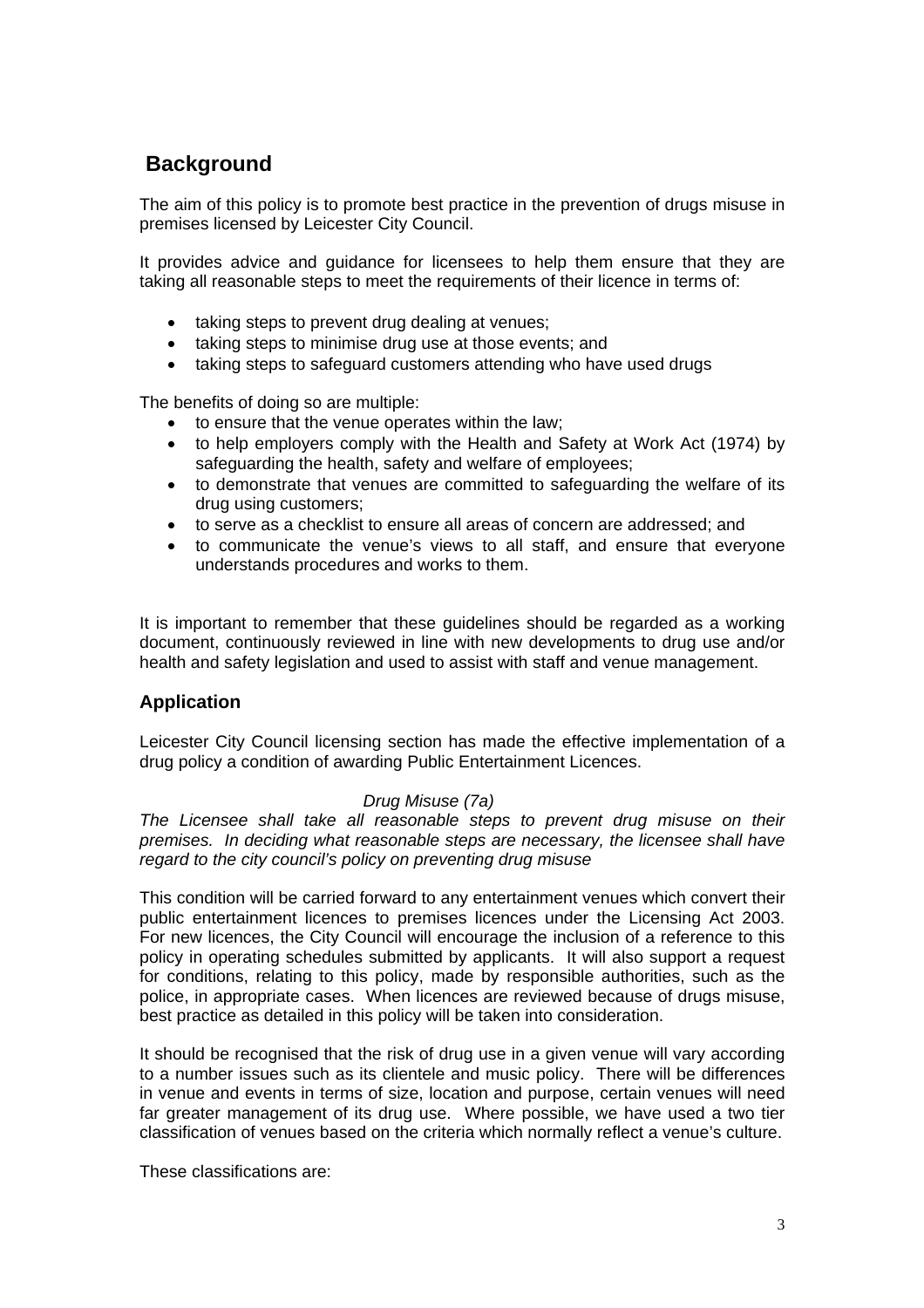#### **Those which apply to 'all' venues**

There are certain aspects of the drug guidance, which will be applicable to all licensees irrespective of size, location of venue, purpose of the event and clientele attracted. It is the responsibility of the licensee to ensure that these are implemented.

#### **Those which apply to 'high risk' venues only**

On the other hand, there will be certain venues where additional provisions will need to be implemented; these fall into 'high risk' venues. For example venues:

- which attract a young audience i.e. late night bars and clubs
- which remain open after 3am
- where drug use has been an issue in the past
- where the music policy includes music which contains a particularly high number beats per minute

Where possible, this guidance takes into consideration the varied differences in venues and events and allows for a reasonable regulatory outlook.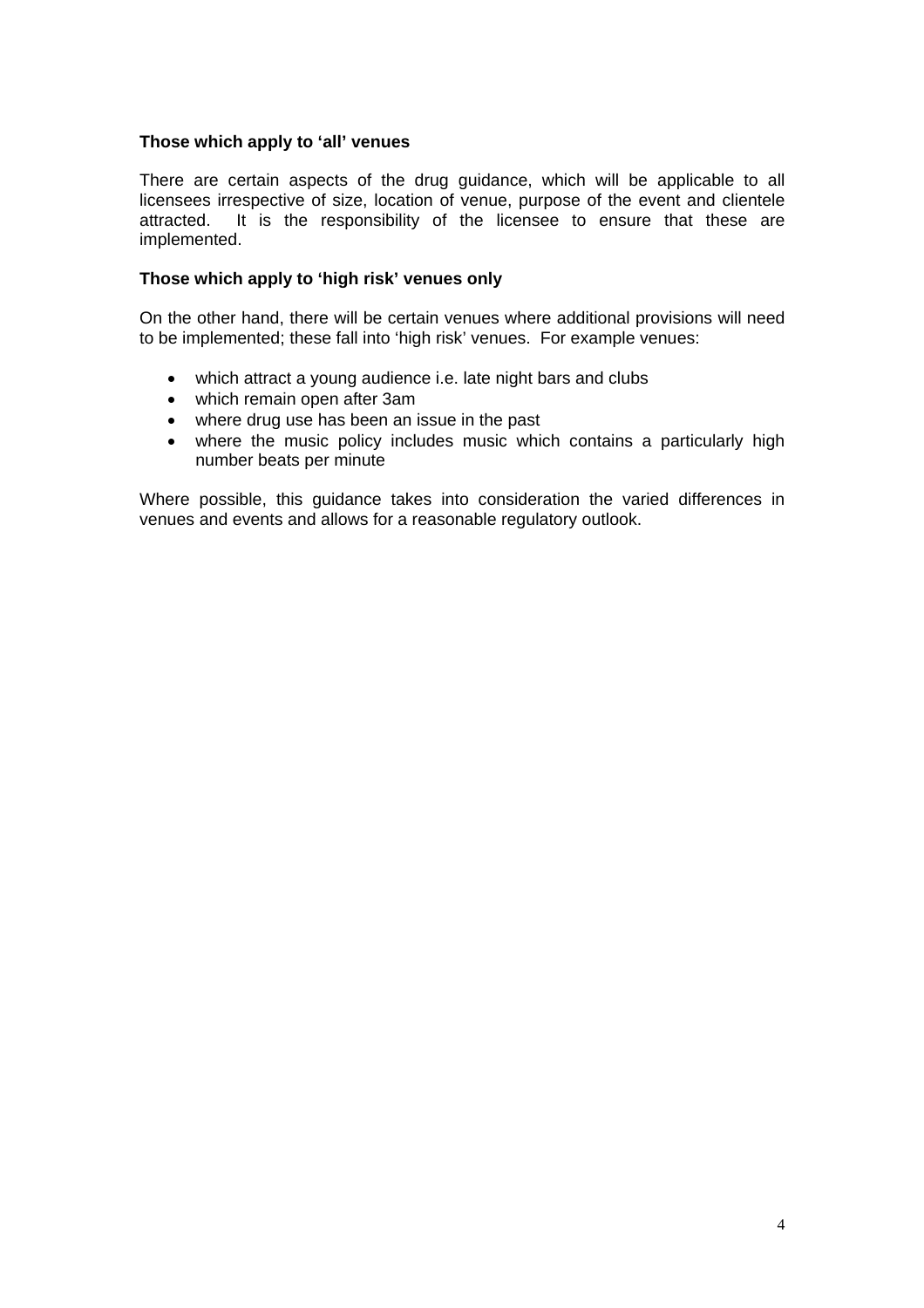# **Guidance**

## <span id="page-4-0"></span>**1. Reduction in the Supply of Drugs**

#### **To apply to all venues**

- a) The licensees shall ensure that **if** persons are searched as a condition of entry that: there is a clear visible anti drugs policy placed at the entrance, advising customers that it is a condition of entry that customers agree to being searched; the notice advises customers that staff do not have the power to search an individual without prior consent, but, customers will be refused entry if they are non compliant with the searching process; the outer clothing, pockets and bags are searched by a trained venue member of the same sex. Ideally the search should be complemented with the use of a metal detector to deter individuals from carrying weapons and to reassure other customers; and notices advise customers that if they are found in possession of controlled substances and/or weapons, the items will be confiscated and the police contacted. Seizures must be witnessed by management and recorded in an incident book. b) Any policy on non entry and ejection should be on display to reduce the likelihood of arguments with staff. c) Where appropriate liaise with the police to consider what steps should be taken to assist surveillance; these may include installing video surveillance to monitor activity. d) Seek and implement advice from the police on procedures/policies for keeping records of incidents and making records available for inspection (include information regarding the nature of the incident, the type of incident i.e. violence, disorder, drug dealing etc and the specific information required. e) Co-operate with the police on action concerning storage and disposal/transfer
- of confiscated drugs. Seek advice on procedures to be followed with reference to individuals who are suspected of committing criminal offences.
- Exclude persons reasonably suspected of dealing on licensed premises.

#### **To apply to 'high risk' venues only**

In addition to the conditions that apply to 'all' venues, there are conditions which apply to 'high risk' venues only. These include the following:

a) Ensure security arrangements are sufficient to discourage the sale of drugs and their consumption (e.g. where no attendant is present in the toilet area, or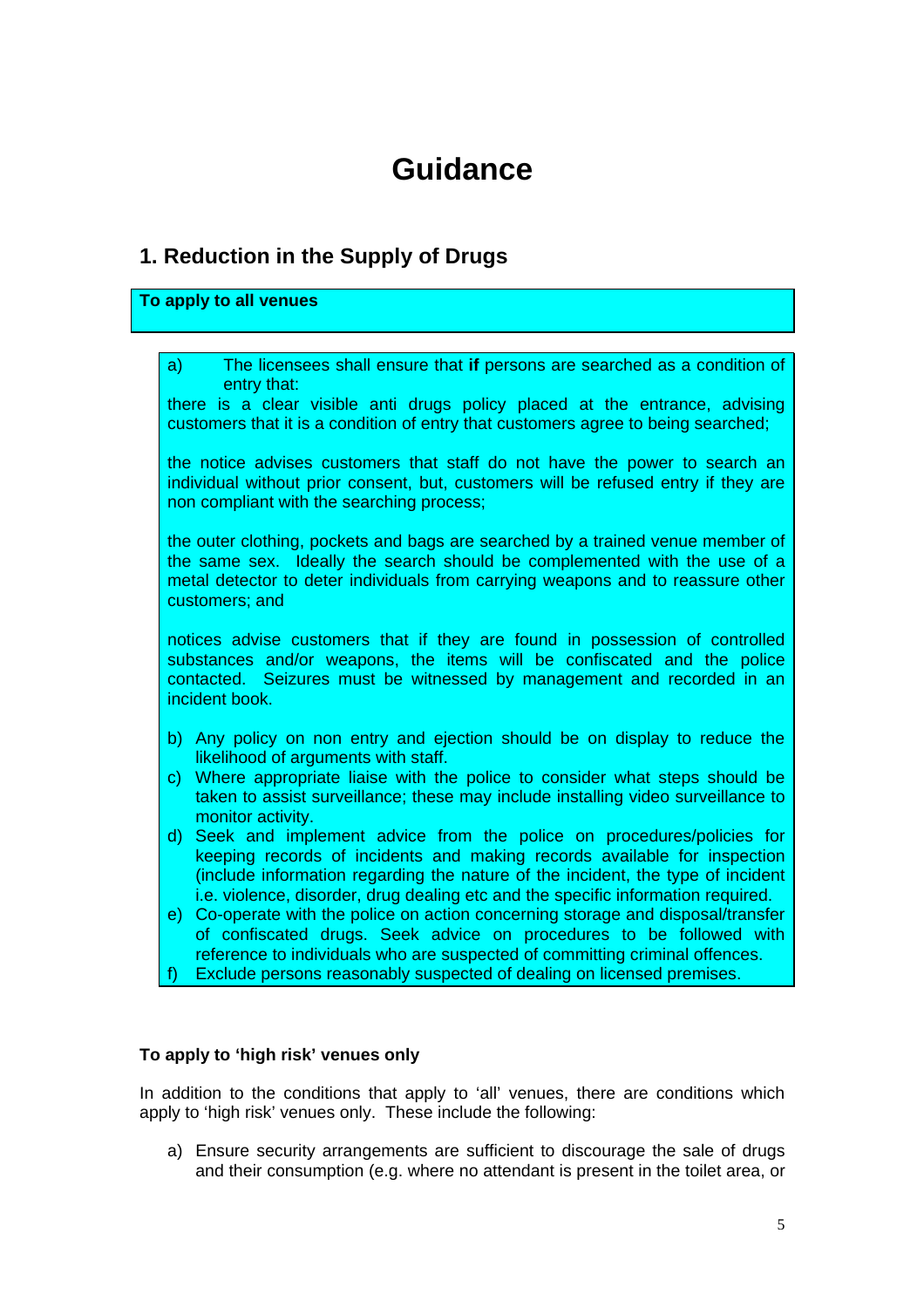other high risk areas such as corridors which are not surveyed, ensure that they are regularly patrolled by security with guidelines formulated for when it is appropriate for staff to enter a cubicle/intervene and when assistance should be sought).

b) Exclude and ban customers known to have been previously convicted of committing drug offences.

c) Venues can pay for sniffer dogs and extra police for the venue if an event is out of the ordinary or a particularly large scale event.

#### **Explanation and Guidance Notes**

As part of a licensee's policy on procedures for searching customers, guidelines for drugs and weapons searches including firearms need to be considered.

If a sound drug policy is to be successfully implemented and adhered to, it is vital that the drugs policy, including it's searching procedures (form of search, regularity of search), policy on non entry and ejection; and policy on customers found to be in possession of controlled substances and/or offensive weapons is clearly communicated to all users of the venue and is displayed at the entrance to the venue and queuing areas. There is no power to search an individual without prior consent, however, persons suspected of dealing drugs on any particular premise may be refused entry and/or excluded from the venue.

The nature of an event will determine whether an anti drugs policy should be placed at the entrance. It may be that the venue is a restaurant during the daytime and a bar by night. Displaying an anti drugs policy during the day may be inappropriate causing customers undue concern regarding drug misuse issues. However, if the venue is a bar by night, and customers are searched as a condition of entry, this needs to be clearly displayed at the entrance to avoid confrontation with staff. The fact that customers are searched prior to entry could be advertised on leaflets and flyers handed out by promoters. It may also be useful to advertise on leaflets and flyers that customers will be refused entry if they do not consent to being searched.

Advice can be sought from the police and implemented with regard to steps taken to assist with surveillance. CCTV can be used to deter and detect drug use, drug dealing or other problems. There is need for a balance in using CCTV. It can be effective in deterring drug dealing, but should not be used to intrude on the legitimate privacy of customers. It is particularly useful to cover entrance areas and secluded areas of the venue which could be used for drug dealing.

There should be a clear policy which ensures that tapes are securely stored and access to them only granted to appropriate personnel. Perhaps the most effective use of CCTV is the ability to send out a clear deterrent message to drug dealers and those carrying weapons including firearms, that the identity of everyone entering a venue is recorded.

Footage may be used by management to map incidents and identify hotspots in the venue and adjust staffing and procedures accordingly. It is recommended that footage should be kept for 31 days. CCTV can also be used as a safeguard if allegations are made against a particular door supervisor or other staff member.

Procedures can be developed in conjunction with the police on action concerning storage and disposal/transfer of confiscated drugs; one method is the application to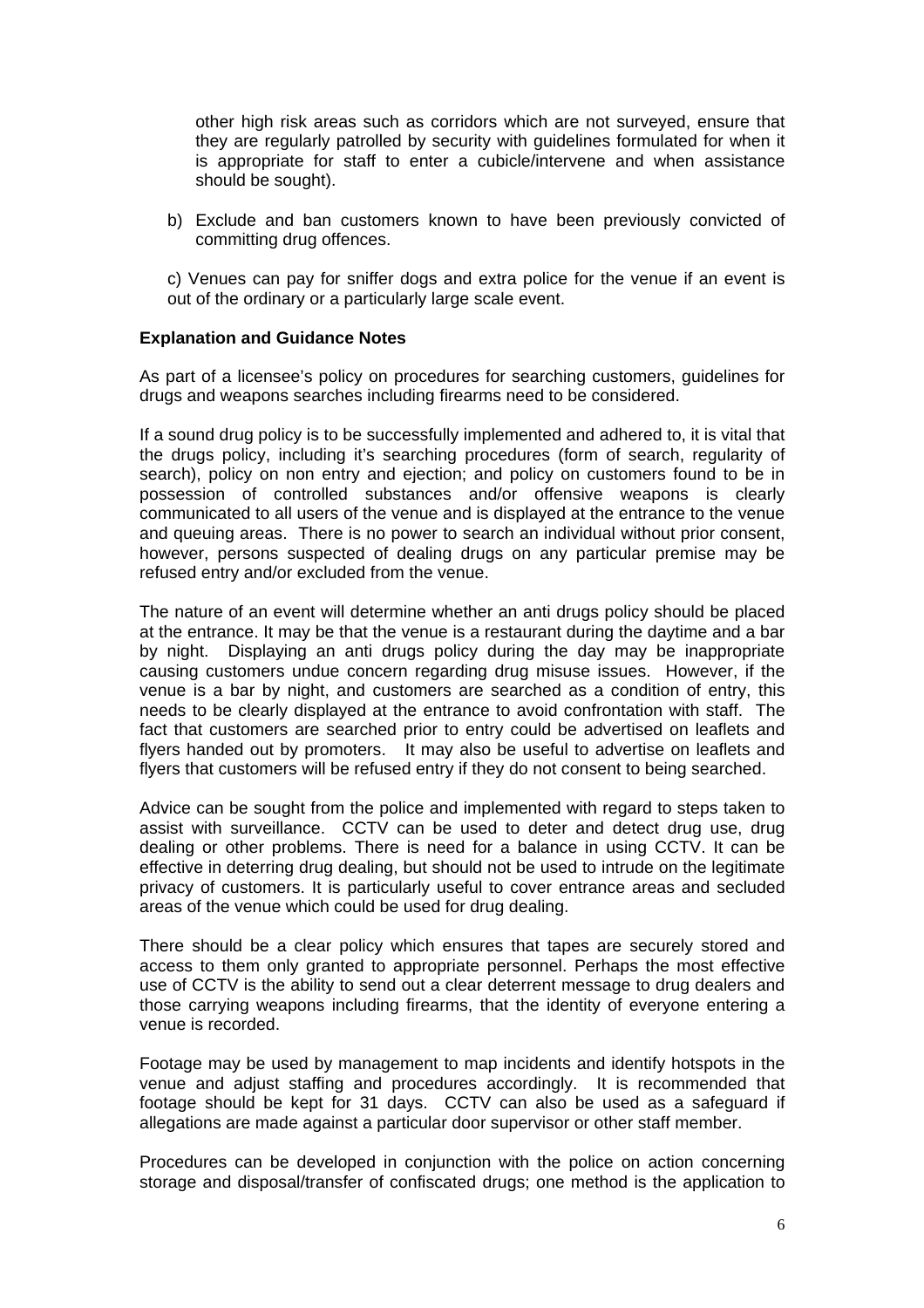the police for a 'safe' box. Advice can also be sought on procedures to be followed with reference to individuals who are suspected of committing criminal offences.

#### **Additional Guidance for High Risk Venues**

It is good practice to have attendants in toilet areas to discourage a large build up of people and the selling and use of drugs. This can be logged by having some form of log book which details time of check, who carried out the check and how long they were in there for. Naturally, it is particularly important to respect individuals' privacy in this area and staff should be given clear guidelines which cover when it is appropriate for staff to try to enter a cubicle and when assistance should be sought, and from whom. Training to recognise individuals who are in distress through drug and/or alcohol use is also invaluable for toilet/cloakroom attendants.

The importance of liaison between police and dance venues cannot be over-stated. Many of the difficulties involved in running a venue that is profitable, safe and legal can be overcome by good working relationships between local officers and licensees.

There should be an agreement about the way in which incidents relating to drug use or dealing should be handled. The police should clarify in which circumstances they wish to be called and what they expect of door supervisors. Police officers may not always be able to respond promptly, especially on weekend evenings and any agreement should cover what should happen when police cannot attend.

The procedures for seizing and keeping secure, suspected controlled drugs should also be formally agreed. In some areas, it is regarded as good practice for police officers to come to the club to collect seized substances on a regular basis. This visit also allows the opportunity to exchange information and concerns.

Many licensees worry about handing over drugs to the police, fearing that if they are regularly seizing drugs, they may be considered to have a serious drug problem and their licence could be at risk. Conversely, police officers often target venues that never seize drugs, feeling that they may be condoning drug use or dealing. These, normally unspoken, fears can evaporate within a good working relationship which involves frequent personal contact. Police services appreciate the difficulties in preventing drug dealing in a club setting and would rather work with licensees to tackle an identified problem than seek to close a venue down, which, in any case, may only displace any drug dealing taking place.

Liaison between clubs, especially those which provide similar events is particularly valuable. Banning a suspected drug dealer from one club may result in him or her trying to sell drugs in another. If a group of clubs in a city centre are successful in reducing the amount of dealing inside their premises, it may be that drugs are being sold more frequently in local 'feeder' pubs or bars where customers meet before going onto a late night venue.

Amnesty boxes can also be provided so that customers who have drugs on them and still wish to enter the club can dispose of their drugs before being searched. These boxes must be secure and a protocol should be established for opening them. The opening of the box and any findings should be recorded and witnessed by at least two people. Any drugs should be stored securely before being handed over to the police.

Sniffer dogs and extra police may be requested at venues where there is concern about drugs entering the event, particularly large scale events. A risk assessment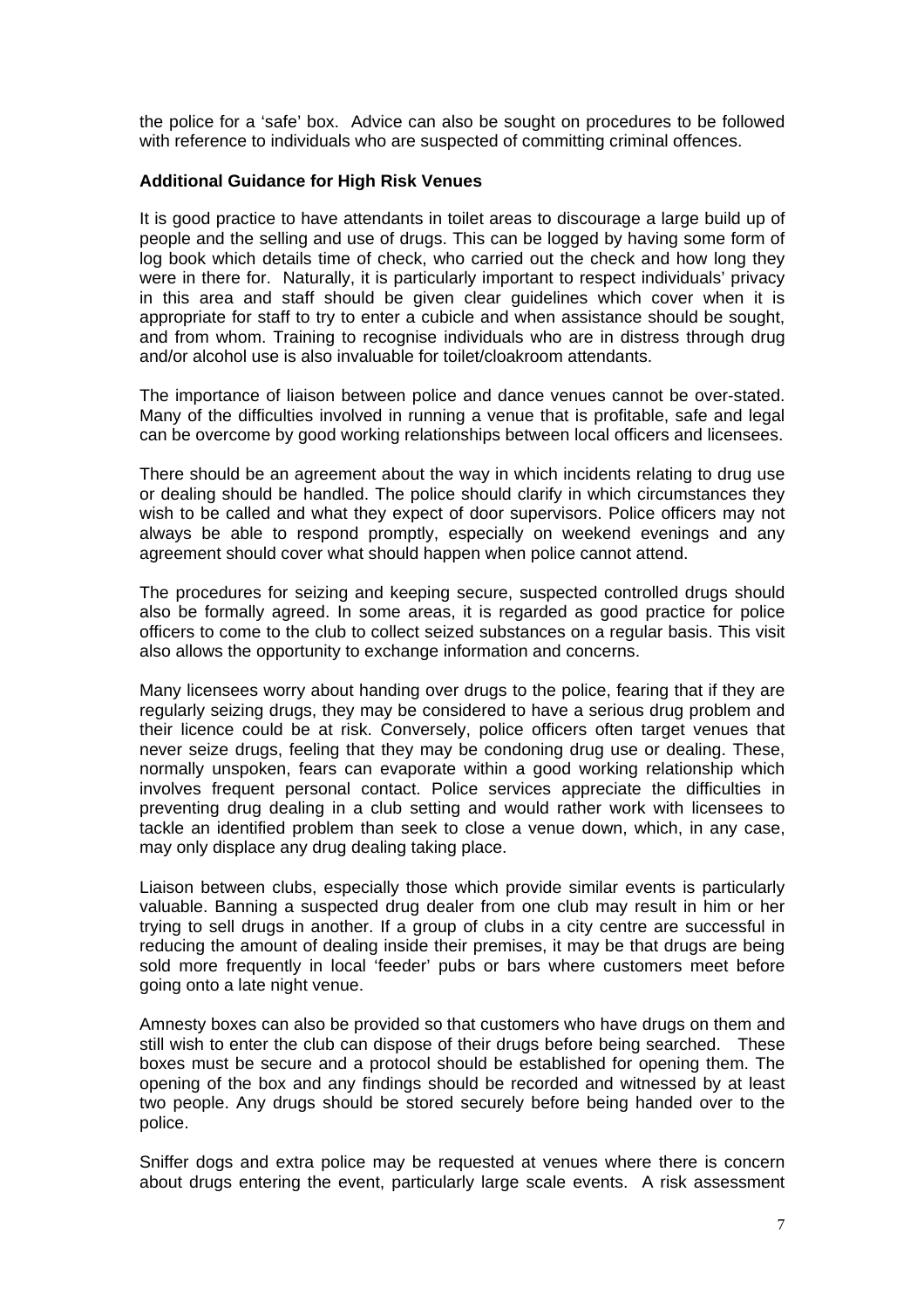<span id="page-7-0"></span>may be conducted by the police and security levels may be increased accordingly at the licensee's request.

### **2. Seized or found drugs or paraphernalia**

#### **To apply to all venues**

- a) All staff (including maintenance and cleaning staff) should receive training on the handling of drugs and/or paraphernalia for health and safety purposes and to minimise any legal risk to staff.
- b) Recovered drugs should be placed and sealed in a clear plastic bag placed in a secure place (a metal container ideally in secure place). Access should be limited to as few staff as possible. Contact the police for advice and procedures.
- c) All finds and seizures must be recorded. Contact the police in relation to policies they have in relation to the recording and disposal of found/seized drugs. Any register must be made available to police and local authority if requested. Ideally two members of staff should be involved when dealing with drugs related incidents. If alone contact another member of staff to assist.
- d) The police must be informed of all drug finds or seizures as soon as possible.
- e) All drugs found/seized must be passed to the police for disposal. Contact local police to devise procedures in relation to the collection and disposal of drugs.

#### **To apply to 'high risk' venues only**

- a) Every effort should be made to ensure regular liaison between licensees, managers and police in respect of drug related matters. Contact can be made with the local police via 0116 222 2222 or by visiting local police stations. Regular links can also be made through the establishment of Pubwatch/Door Watch Schemes.
- b) The provision of amnesty boxes. Where individuals are searched by the entrance there should be a secure letterbox type facility where suspicious items are disposed of on a no-questions asked basis. Arrangements should be made with the police for the box to be emptied, its contents recorded and destroyed.

#### **Additional Guidance Notes**

Controlled drugs and paraphernalia may be found inside or outside a venue by various members of staff including door supervisors, cleaners etc. Drugs and associated paraphernalia may have been dropped or abandoned for a variety of reasons, including those recovered from persons and those handed over voluntarily.

All staff must be briefed in respect to health and safety in handling drugs and associated paraphernalia. Sharp disposal bins should be available for use to prevent harm to both staff and customers. Arrangements should be made for the appropriate collection and disposal by an approved contractor.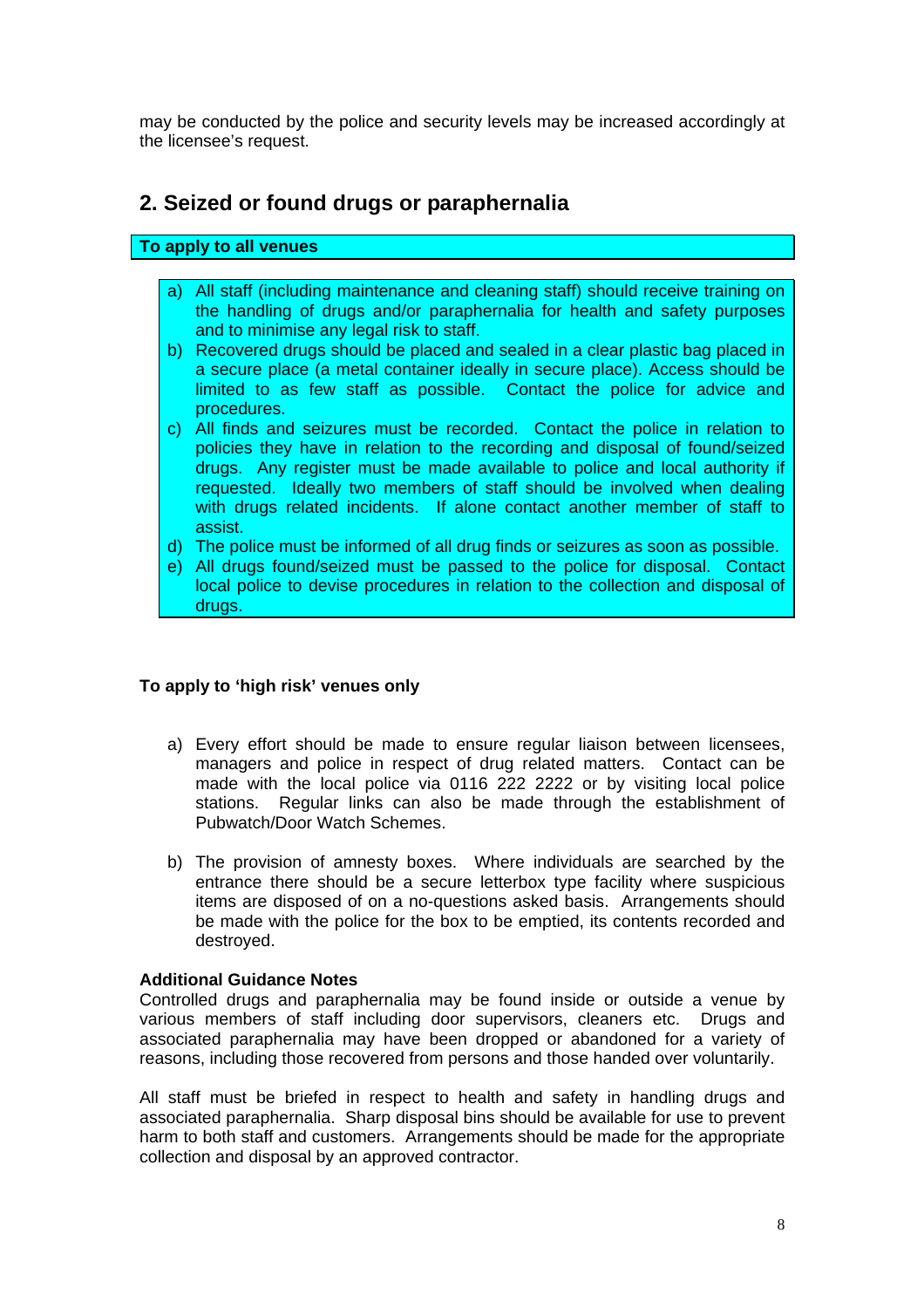<span id="page-8-0"></span>Any recovered bags containing drugs should be placed in a sealed clear plastic bag and places in a secure place. Ideally these should be stored in a metal container in a secure place. It is advisable to contact the local police to arrange a policy in relation to the collection of drugs and what action to take when persons are found in possession of drugs. Under no circumstance must staff remove drugs from the venue.

For high risk venues, a separate log book to monitor drug incidents may be a useful tool for management in terms of reviewing incidents on a monthly basis. New procedures can be implemented in accordance with the findings of the review.

## **3. Drugs Information and Raising Awareness**

#### **To apply to all venues**

Licensees are responsible for raising drug awareness amongst their staff and customers. This may include one or more of the following:

Display posters and/or distribute leaflets advertising the risks of using drugs. Display posters and/or distribute leaflets about the law and the dangers posed by any

drugs which are likely to be available in the area.

Dealing with customers who become ill and taking appropriate action, liaising between customers and staff over problems, conflicts or drug dealing on the premises.

### **To apply to 'high risk' venues only**

- a) Licensees should consider liaison with police and local drug agencies i.e. Drug Action Team to ensure that the drug policy is up-to-date and in line with changing patterns and trends in drug use.
- b) Promote external support and counselling services who are available to help with drug and alcohol problems, possibly in the 'chill out' area.

#### **Additional Guidance Notes**

No matter how efficient measures are to prevent drugs being brought into and sold at a venue, many customers see drug taking as integral to a good night out and it must be accepted that significant numbers will take drugs before, during and/or after their night out. Drug users will venture to a variety of venues and therefore the provision of drug information is useful in many settings. Not only is it useful for those who use drugs, it is also useful for those who are not educated about drugs.

Certain environments will be difficult settings to provide meaningful drug services. There is a lack of research evidence demonstrating effective approaches. Nevertheless, it is clear that many customers are in need of support to encourage them either to reduce the amount of drugs they use or at least to use drugs in the safest way possible.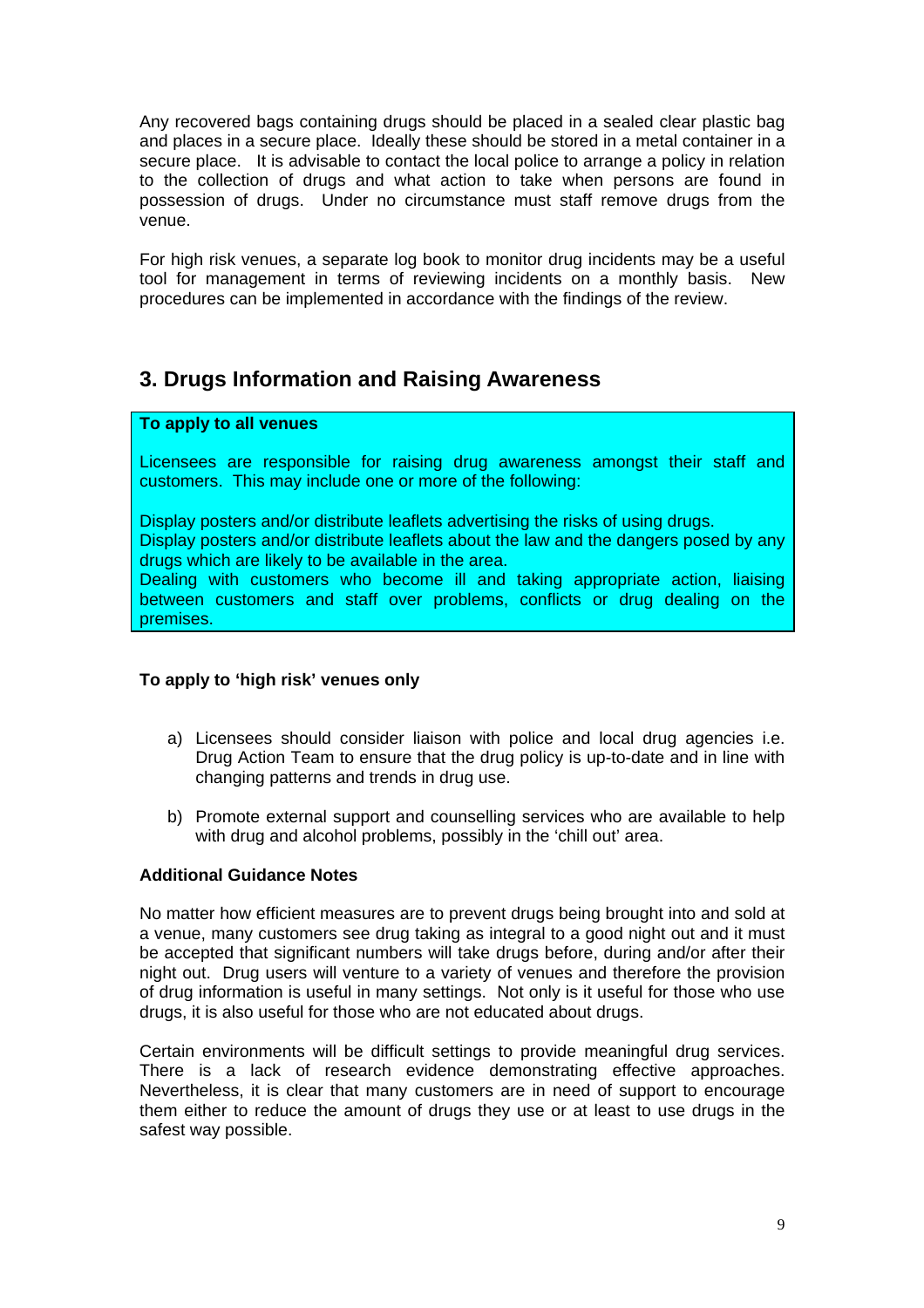<span id="page-9-0"></span>The aim of drug information in this setting is to enable customers to be more informed about what drugs they are using, to make them aware of the risks they are taking, and to communicate a range of strategies to reduce their drug use or make it safer.

There is potential to provide accurate information on safer drug use in certain settings. Any drug education and information service provided should focus on ensuring that customers understand the potential harm that they are doing to themselves by taking controlled drugs and that they are also aware of the legal consequences of their drug taking. The cooler area or 'chill out' area is an appropriate place for drug advice and information, yet presence of drug advisers must be low key and unobtrusive.

Whether drug outreach services attend clubs locally or not, there is clearly an important role for club promoters and staff to engage with local drug agencies to address the following key issues:

- information on trends in local drug use and associated harms:
- access to relevant, up-to-date and user-friendly drug education literature;
- training on how to recognise and respond to drug-related intoxication; and
- advertise services provided by drug agencies.

Venues that do not wish to have outreach services delivering a face to face service or do not consider it to be appropriate, may choose to buy in a range of literature from drug services for display at prominent places around the venue or to be given out in the form of flyers by promoters. Such literature should be available in a range of languages appropriate to the venues clientele:

- free literature covering safer drug using, both controlled and prescription;
- information on users' legal rights;
- advice on how to access drug services and support displayed in toilet area;
- warning and information about drug quality and purity; and
- advice on welfare and best practice at events.

The provision of advice about drugs by local drug agencies should in no way be interpreted as evidence of a "serious problem" for the purposes of the Public Entertainment Licences (Drugs Misuse) Act 1997.

## **4. First Aid**

#### **To apply to all venues**

- a) Ensure sufficient fully trained first aiders (equivalent to that required for Health and Safety in the Workplace) are available at all times on the premises and that the scale of provision corresponds to the number of persons present on the premises. Suitable first aid equipment should be available on the premises in line with requirements of the Licensing agreement. At least one first aider should be trained in how to deal with drug induced customers.
- b) Display posters for staff where possible providing information about how to deal with customers who become ill.
- c) Availability of first aiders in the venue should be clearly advertised within the venue.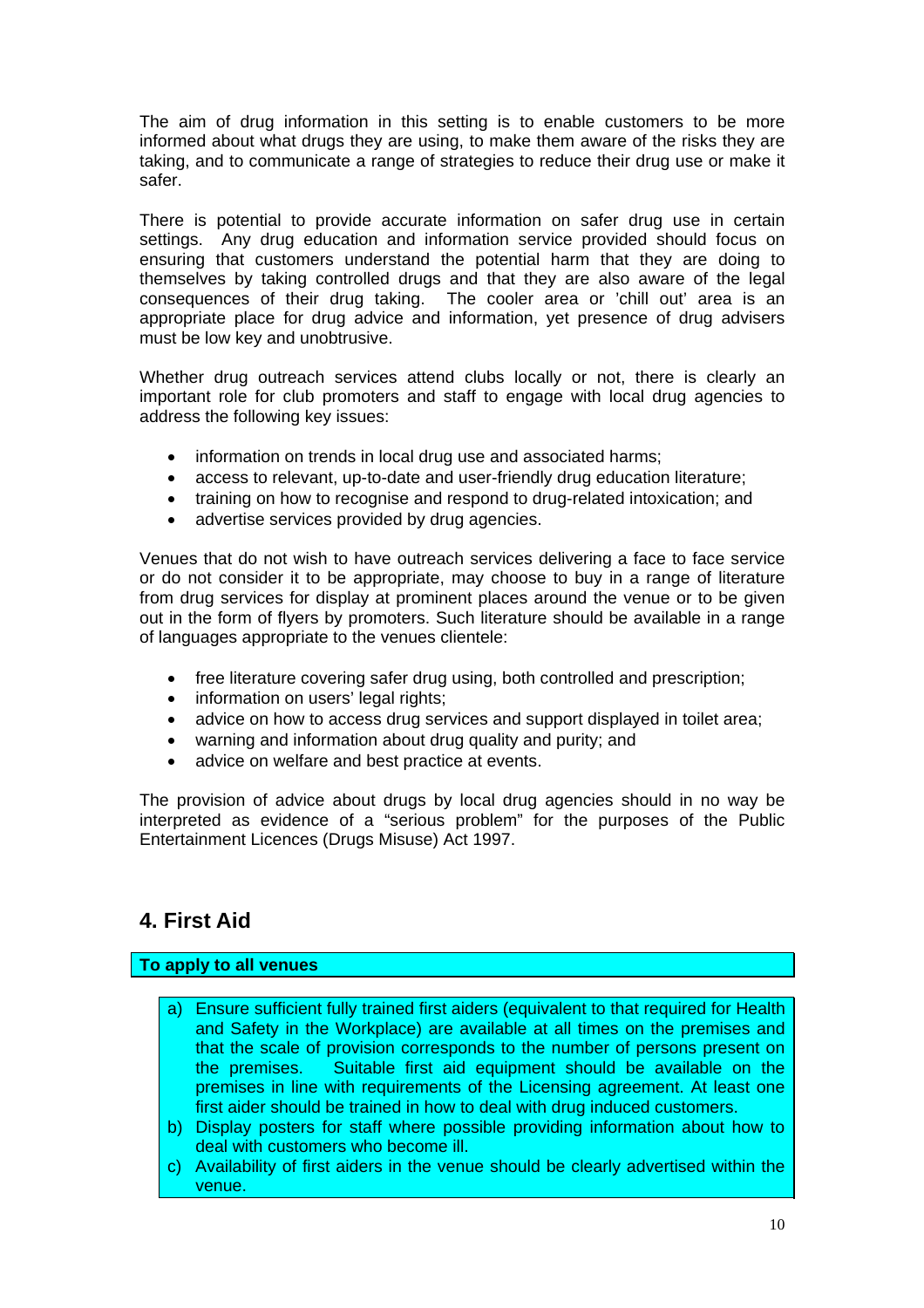#### **To apply to 'high risk' venues only**

a) A minimum of door supervisors and management should be first aid trained in recognising the signs of drug use and how to deal with drug induced customers. These should be on site at all times.

#### **Additional Guidance Notes**

Sufficient venue employees should be trained as First Aiders to ensure that a minimum of two such staff are present at all times during an event. The training provided to such staff should include information about common drug induced problems and how to deal with such problems including anxiety, paranoia, dehydration and heat-stroke. These will vary depending on the pattern of drug use locally. Staff, who for the first time encounter customers who have used ketamine for example, may not recognise the symptoms of use and fear that someone is having a serious seizure.

First Aiders should regularly brief door supervisors and other club staff about common symptoms of drug induced distress to look out for. Bar staff should also have comprehensive training to help them to deal appropriately with people who are intoxicated through alcohol, drugs or a combination of the two.

In some cases, particularly large or all-night events, it may be necessary to buy in additional emergency medical cover. There are a number of companies who provide specialised services to dance events. It is important that these companies have a track record of working with drug induced problems. It should not be assumed that such reputable organisations as the Red Cross, or St. John Ambulance Service, necessarily possess the requisite experience. Even highly experienced and skilled NHS trained nurses and paramedics should not be expected to work in this setting without the supervision of a colleague with experience of working with drug-induced problems.

Outreach services can also assist greatly in the monitoring of customers whilst at an event. This can be just keeping a watchful eye or looking after customers who may be experiencing difficulties due to their drug use. Outreach services train their staff or volunteers to very high standards in relation to recognising drug effects and can reduce the burden on security or other staff at an event.

Drug induced problems may be of a medical or psychological nature and the assistance provided should be swiftly and easily accessible. The scale and type of medical interventions available will vary according to the type and scale of event being run.

If a person discloses that he or she has used a drug and is in distress, the first priority should be the safety of the individual. Staff should be encouraged not to make judgements about the type of drug involved, all drugs can cause harm and police will respond to all drug related incidents wherever possible. If a person has collapsed or there is another medical emergency which is drug induced an ambulance must be called. It is imperative to try to identify the drug taken in order to assist ambulance and medical staff in treating the emergency. Any drugs found in possession should be handed to the ambulance staff and/or disposed of using appropriate methods listed above (seized or found drugs or paraphernalia).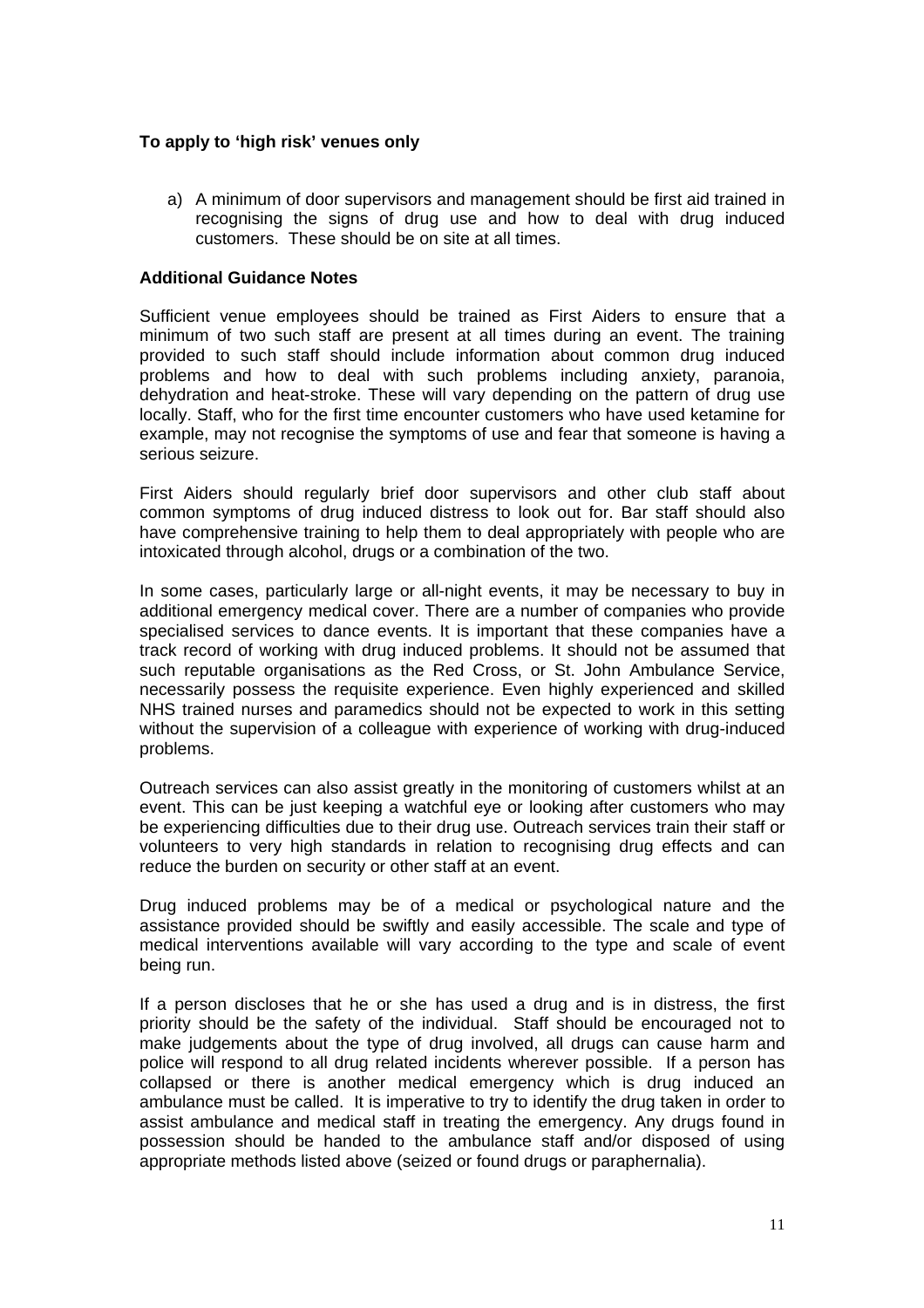<span id="page-11-0"></span>The provision of a separate treatment room is the single most useful facility to those providing the medical service. A great deal of work with people suffering the negative effects of drug use involves providing reassurance and support in a calm, cool environment. It is virtually impossible to do this work on a crowded dance floor. It is better for the sufferer, First Aider and other customers for care to be administered privately and discreetly. The room must be of sufficient size for the patient to be laid down.

Useful medical equipment for such a room includes the following:

- Airways to keep patient's tongue away from their throat
- Oxygen
- Glucose monitoring equipment
- Blood pressure monitors
- Vitamin C
- Rehydration drinks

On no account, should anyone suffering from the ill effects of drug use be thrown out of the premises. This can cause very serious health consequences. For instance, some ecstasy-related deaths involve hypothermia; hence ejecting someone from a hot environment into the cold night air could result in a fatality.

It is natural for all parties to focus on safety at the actual event. However, people under the influence of drugs are particularly vulnerable on the way home where there is no-one designated to look out for them.

The main risks are:

- persons driving home intoxicated through drink or drugs;
- persons leaving the event in need of medical help because of their level of intoxication; and
- persons leaving the event in an intoxicated state and vulnerable to accident or assault.

Door supervisors, medical staff and all other staff should be vigilant about the welfare of customers leaving who seem seriously intoxicated, particularly if they are on their own. Such customers should be approached and offered the chance to see a First Aider or contact a family member or friend to pick them up and ensure they get home safely. Otherwise a taxi should be called to ensure that the all precautions are taken to look after the welfare of the customer.

### **5. Overcrowding**

Section 12 of the Council's conditions of licence covers the control of numbers of persons present in the vnue and states that:

*"arrangements shall be made to ensure that the person on charge of the premises is aware of the number of persons present on the premises at any one time and shall ensure such information is available to any Authorised Officer or any constable on request. The maximum number of permitted persons shall not be exceeded".*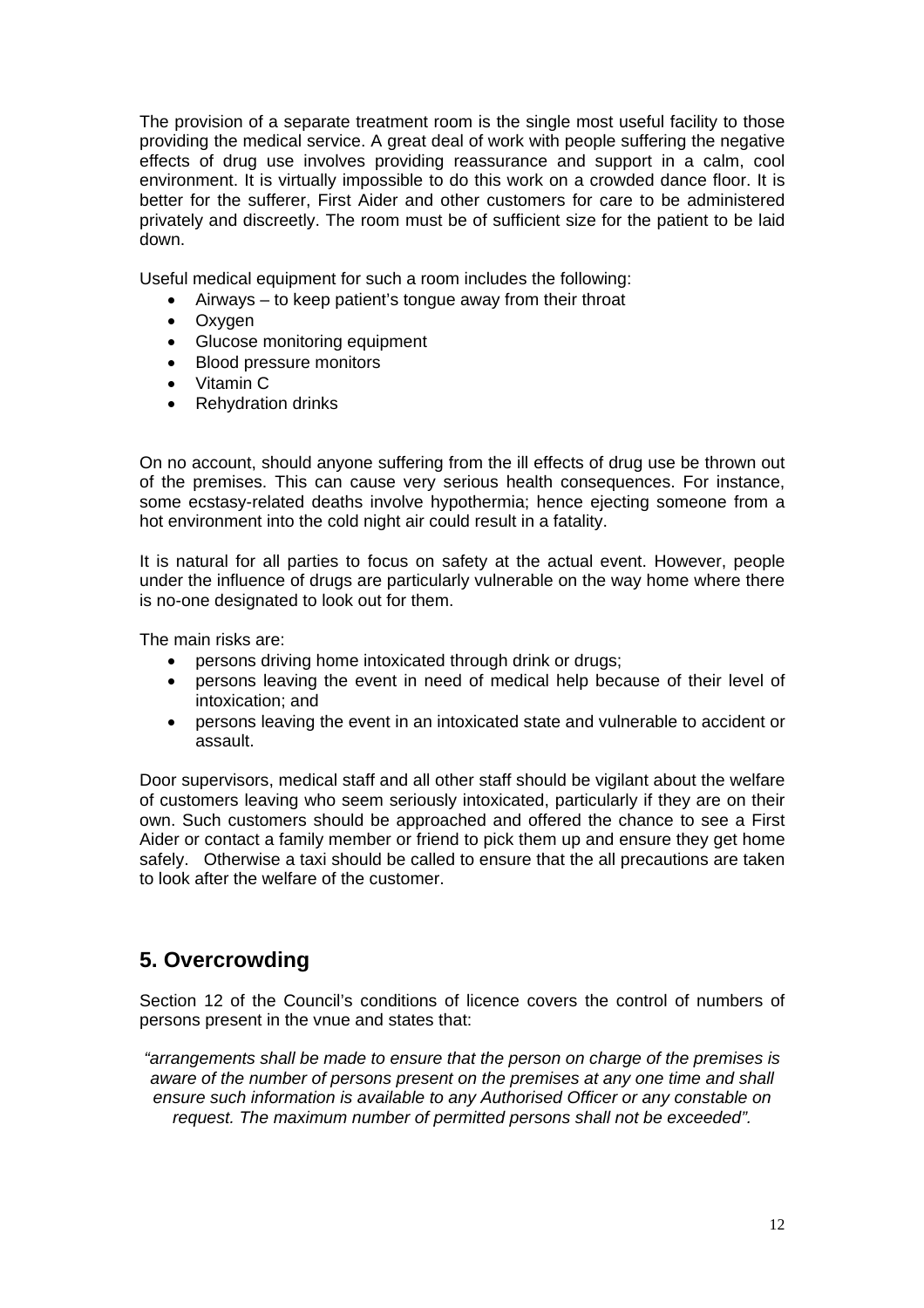#### **To apply to all venues**

The licensees are responsible for monitoring the number of people on the premises to ensure the maximum capacity stated on the licence is not exceeded as set out by the local authority to avoid dangers of fire, overheating and risk to security (proven methods of recording the number of customers can be means of an electronic clock, a clicker, a till or by means of the sale of a finite number of tickets). It is recommended that staff operating any counting mechanism inform the person in charge when 75% capacity is reached.

#### **To apply to 'high risk' venues only**

- a) When a guest list is issued or when VIP passes are issued, the number of tickets sold should be adjusted accordingly in order to prevent exceeding capacity. It is also important to record the number of people leaving the venue during the evening.
- b) Care should be taken to monitor congregation on stairways, through fares and rest facilities to prevent overcrowding. Take steps if some areas get congested.
- c) Seek to establish, a well ventilated room/seating area and this must be cooler than dance areas.

#### **Additional Guidance Notes**

Licensing officers will have set an overall accommodation capacity limit for a venue based mainly on floor area and exit capacity which is stated on any licence granted. Exceeding this capacity is a serious breach and may result in criminal proceedings being instituted against the licensee and the licence being revoked.

Overcrowding has significant implications for the safety of all those in the venue including those potentially under the influence of drugs as a result, tt is important that licensing officers ensure that venues use a reliable method of counting the number of customers entering a venue. It is recommended that a designated staff member informs the person in charge when 75% capacity is reached. It is also important to record the number of people leaving the event during the evening.

Where quest lists or VIP passes are in operation, the number of paying customers allowed in must be adjusted accordingly. It is important to clarify with licensing officers whether staff are included in the capacity limit; if half the customers are squeezed into small popular areas. Care should be taken to design the venue layout in ways which avoid this 'bottlenecking.'

In addition to complying with overall accommodation limit, particular attention should be paid to bar areas, toilets, cloakroom areas and through fares, stairways and landings where localised overcrowding may occur. Local authority and police licensing officers have the experience to provide helpful advice on this subject.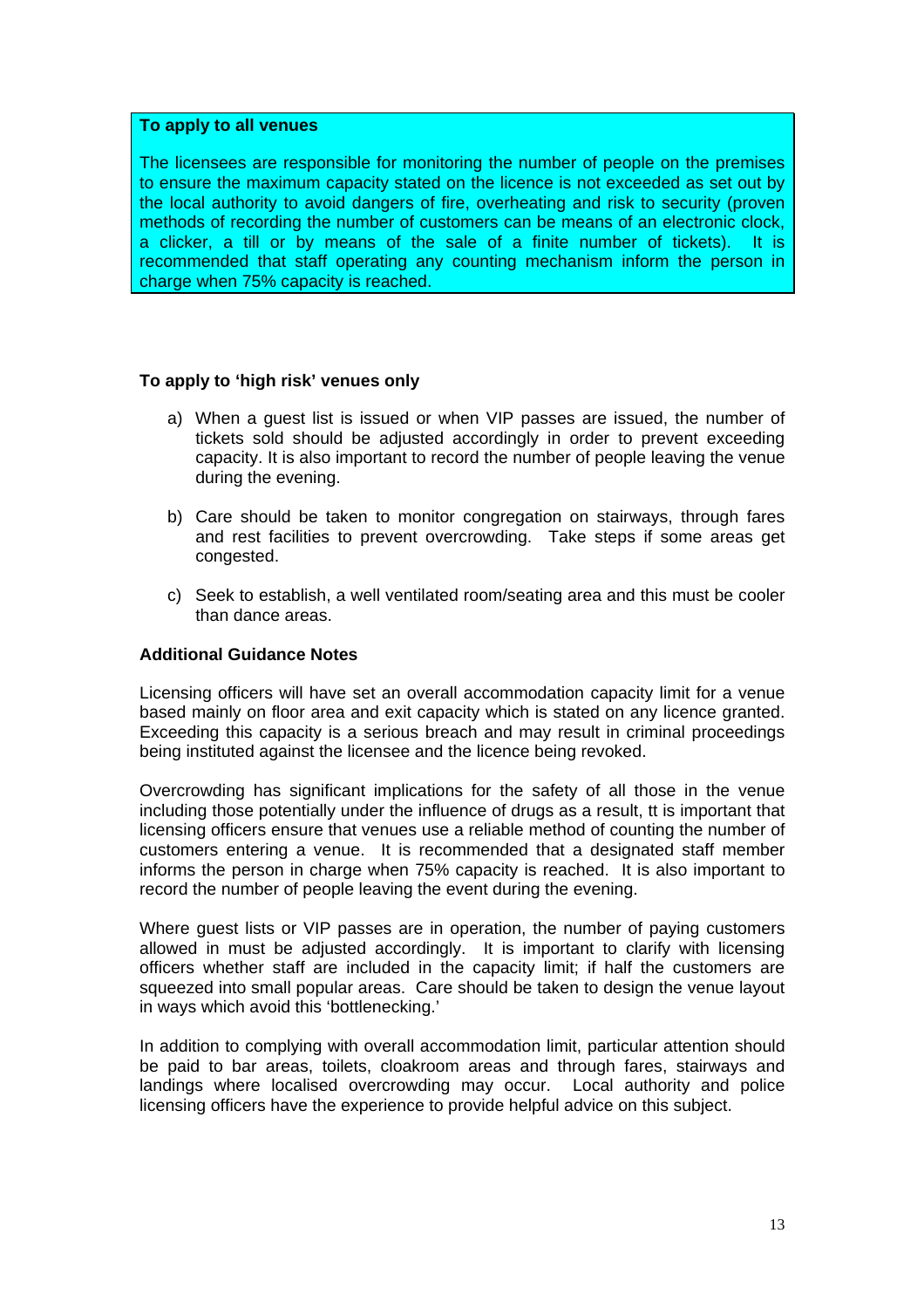### <span id="page-13-0"></span>**6. Staff issues**

#### **To apply to all venues**

In order for a drug policy to be successfully implemented, it is crucial that the policy is clearly communicated, understood and adhered to by all staff working in the venue.

- a) Various organisations including the British Institute of Innkeeping Awarding Body (BIIAB) have introduced training programme for licenses like the Licensees National Drug Certificate. Ensure that licence holders are trained in all aspects of the safe and efficient running of the venue, i.e. first aid, fire regulations, health and safety, legal requirements and drugs awareness.
- b) Ensure all aspects of the drug policy are understood and adhered to by all staff through induction programmes and regular training sessions/briefings

#### **Additional Guidance Notes**

For new staff, communication of the drug policy should be part of the staff induction programme run by the management team. For existing staff this information can be relayed through staff training days and regular briefings.

Staff must also be trained in accordance with first aid guidance detailed above so that they have a basic understanding on how to deal with a drug user if they are required to do so. They must also understand how to safely dispose of drugs found and/or paraphernalia. Refresher courses should be conducted annually to ensure staff are competent and confident in dealing with drug users and their safety.

## **7. Co-operation**

#### **To apply to all venues**

- a) The licensee shall co-operate and liaise with all relevant authorities and organisations i.e. police, local authority departments etc.
- **b)** The licensee shall provide free access during events to the police and inspectors from the fire service and environmental health.

#### **Additional Guidance Notes**

The licensee shall co-operate and liaise with all relevant agencies and organisations to seek advice on how to effectively implement the conditions of the drug policy.

## **8. Air Conditioning and Ventilation**

Section 21 of the Council's conditions of licence covers the ventilation in the venue and states that: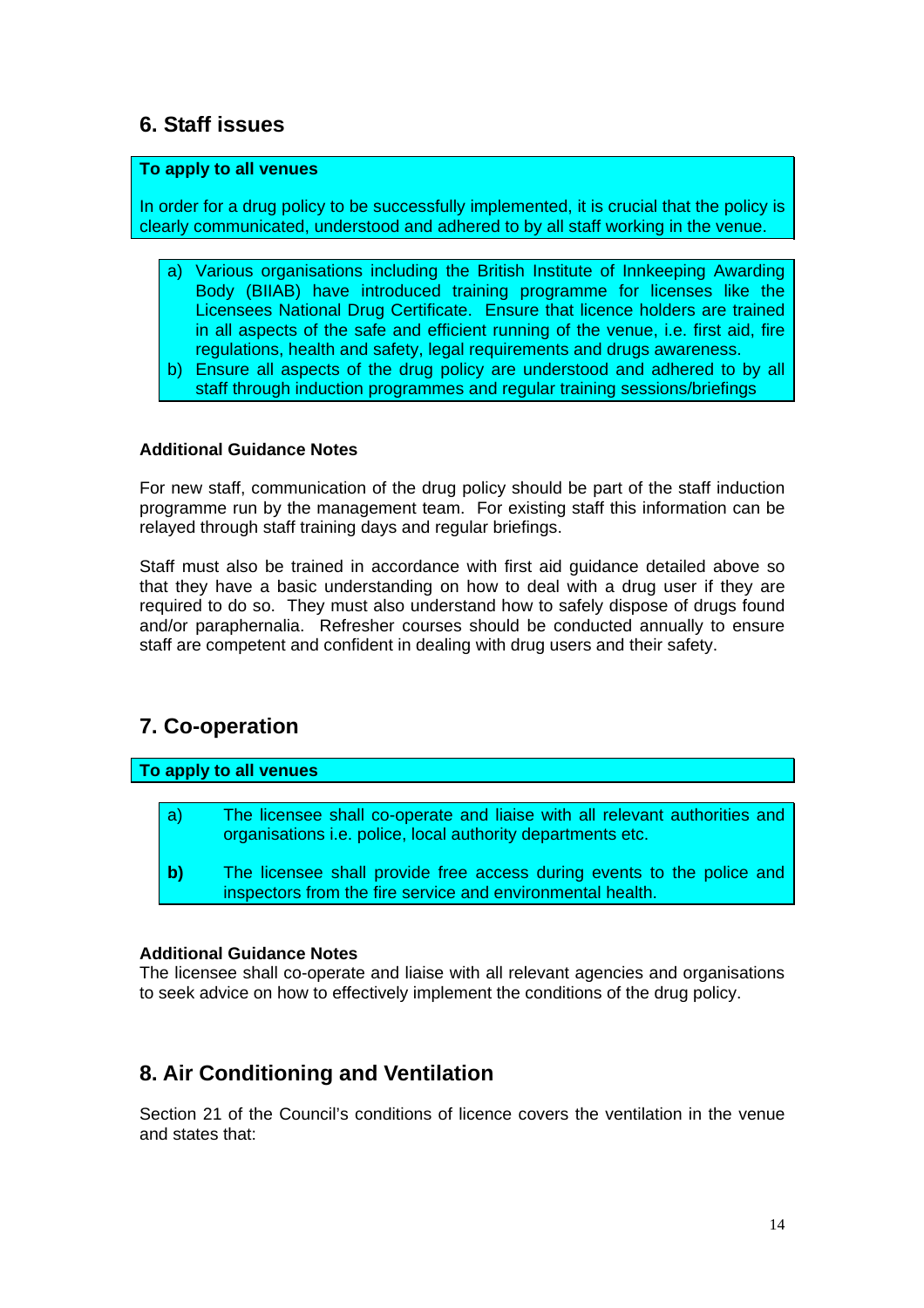<span id="page-14-0"></span>*"The licensee shall ensure that effective provision is maintained for the supply of fresh air in the premises and any equipment, ducts etc, kept clean and in proper working order".*

#### **To apply to all venues**

The licensees shall ensure that air conditioning is turned on before entry to venue and adequate ventilation is maintained to comply with appropriate Building regulations.

#### **Additional Guidance Notes**

Controlling temperatures and humidity in venues is of paramount importance for the comfort and safety of clubbers to avoid overheating which can prove fatal in events where people may be under the influence of drugs.

Technical guidance as to appropriate temperatures and humidity and how to ensure that they are adhered to, is available (see District Surveyors Association and Association of British Theatre Technicians (2001) Technical standards for places of entertainment Entertainment Technology Press (ISBN 1-904031-05-6)).

Air conditioning is sometimes switched on when the temperature is already very hot and is then of very limited use in controlling temperature. In order to ensure that the temperature remains at a proper level, air conditioning should be switched on before the event so that it can cope with a gradual increase of temperature as the number of customer's increases. This also enables the air conditioning to be operated at less than full power and is more cost efficient.

Licensees should ensure that venues which do not have air conditioning make provision for temperature cooling by hiring or purchasing industrial fans to be placed around dance floors. If necessary, fire exits could be opened to allow cool air in, providing the venue has prior assent and agreement for such actions from local fire authorities. The venue must take responsibility for keeping customers as cool as possible. This could be the active distribution of free ice or frozen ice pops. Venues should also have a policy where readmission is possible if a customer wishes to go outside to cool off. Although in extreme cases, going from a very hot temperature to a very cold temperature can cause shock, in the majority of cases being allowed to go outside and cool down can be of great benefit.

### **9. Availability of Drinking Water**

#### **To apply to all venues**

- a) The licensee shall provide access to cold drinking water tap or fountain at all times on the premises, and the availability of this facility shall be advertised widely to customers within the premises.
- a) Drinking supplies should never be shut off. There must be access to chilled soft drinks and bottled water at the bar.
- b) At all dance venues it is highly recommended that drinking water and ice is available at all times free of charge.
- c) Drinking water supplies should be monitored both during opening hours and out of opening hours to ensure is working. Any problems with drinking water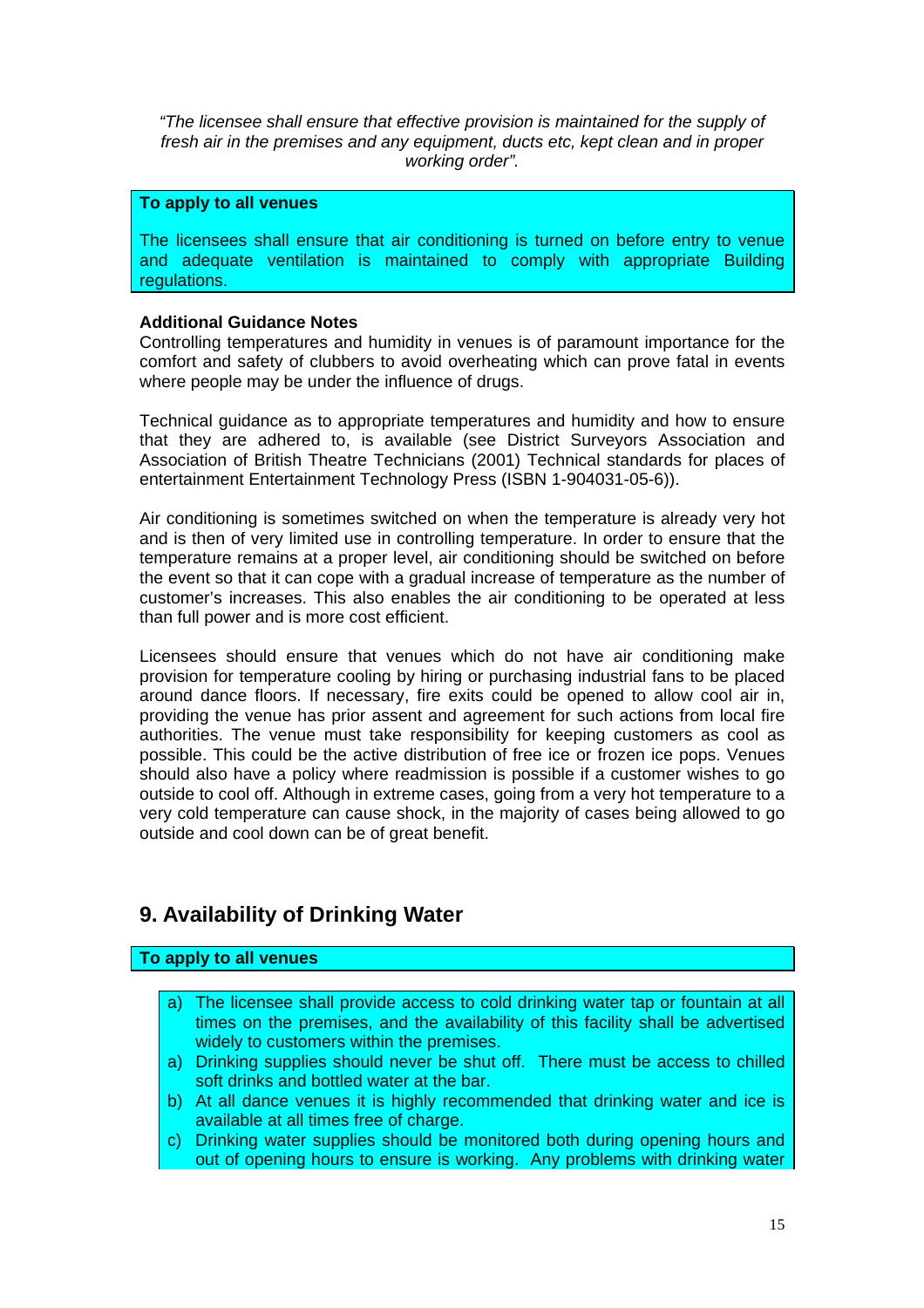supplies must be remedied before a venue is opened and any problems arising during opening hours should be remedied as soon as possible

#### <span id="page-15-0"></span>**Additional Guidance Notes**

It is important that everyone attending dance events keeps themselves hydrated with water or other non-alcoholic drinks. This is particularly important for those who have consumed alcohol and drugs, especially ecstasy.

There have been many health education campaigns on this issue and surveys show that many clubbers are aware of the need to keep themselves hydrated. However, it should also be noted that in some cases the over consumption of water can cause serious problems. It is recommended that users aim to sip a pint of water per hour.

It is therefore imperative that there is free and unrestricted, but monitored, access to cold drinking water at all times.

Recommended best practice is:

- provision of cold water in easy to access areas; jugs of water and ice or drinking fountains are good examples;
- large signs to advertise and locate where water can be accessed;
- availability of a large range of appropriately priced bottled water and soft drinks for purchase at the bar; and
- designated staff to walk round the dance floors with chilled water, offering it to those who look in need.

It may be necessary to have staff supervising the distribution of cold water to ensure that it is not adulterated in any way.

## **10. Prevention of Overheating/dehydration**

#### **To apply to all venues**

- a) Although not mandatory, it is considered good practice to provide a separate area which is cooler, quieter and aside from the main dance area. Adequate seating should also be provided in this area. In smaller venues where this is not possible additional seating and air conditioning should be provided to prevent overheating.
- b) After 3am five minutes of reduced BPM music should be played every hour.
- c) It is also good practice although not mandatory to provide secure, efficient cloakrooms so customers can keep outdoor clothes safe and wear little clothing to dance in.

#### **Additional Guidance Notes**

One of the main causes of overheating is people becoming 'locked in' to the music and dancing for hours on end to a fast beat. Fuelled by ecstasy or other stimulant drugs, the risks to health are clear. A number of measures can be taken by the venue and sound system staff to encourage dancers to take breaks. These are set out below.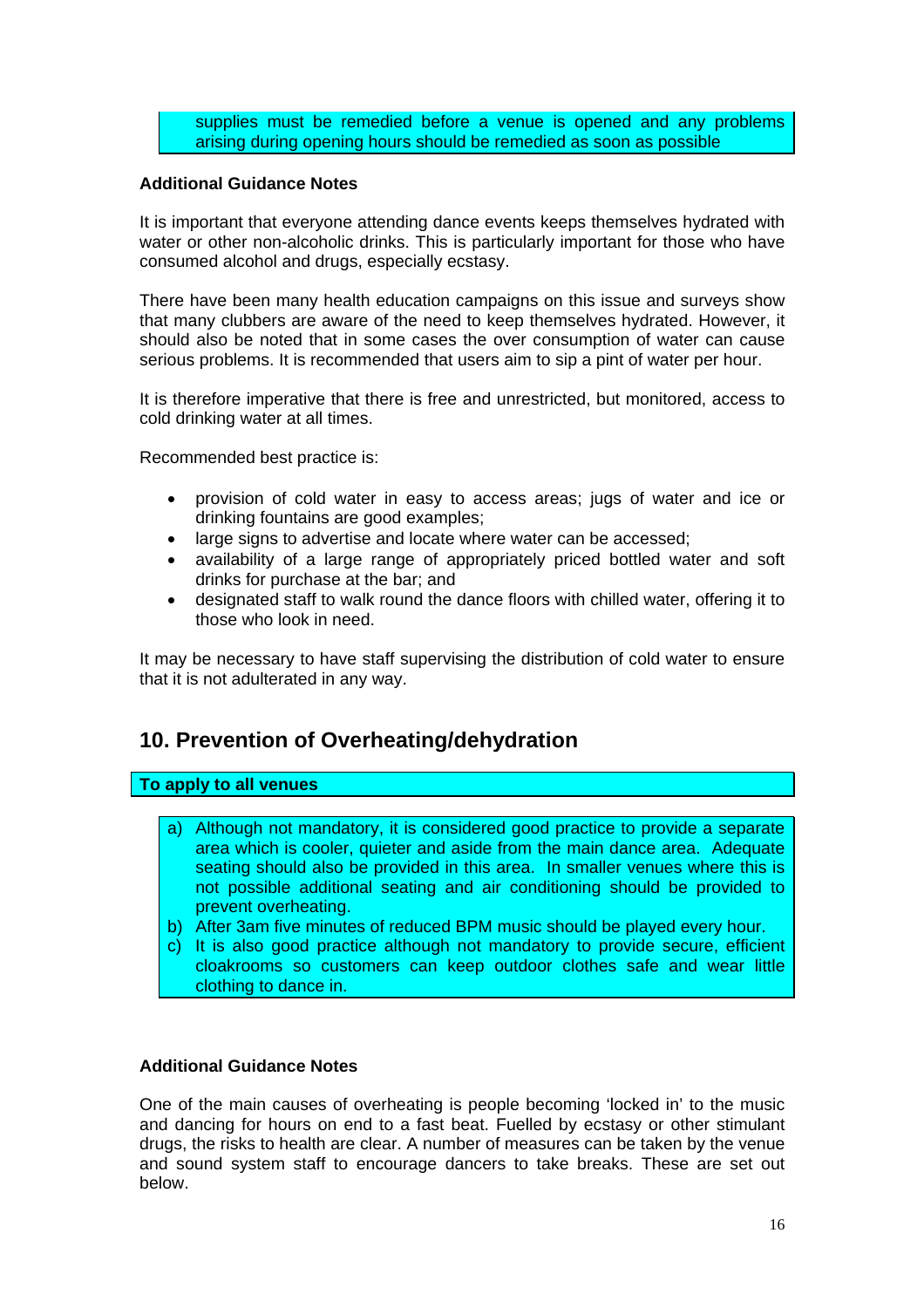Typically, as the event goes on, the harder and faster the music gets. This is what the majority of customers want and expect. Although customers should take responsibility for controlling their own heat levels, DJs can help by being attentive to what is happening on the dance floor and should be aware if the temperature is rising to dangerous levels. Within mixes of records it is possible to introduce a few moments of calm time.

The vital measure in pinpointing potential candidates for overheating is for all staff to be extra vigilant and watch the dance floors. By keeping a watchful eye on the customers, it will become apparent who is too immersed in dancing to think about taking a break or a drink. These people should be kept under close observation, offered water and gently encouraged to take a break. It is not advisable to be persistent, however, as this may upset or agitate the customer who may become confused as to why they are receiving such attention.

Spaces should be set aside for rest and cool down, the equivalent of 'chill out areas'. These areas should be cooler and quieter than the main dance floors. Seating should be provided and door supervisors or other club staff should have a low-key presence to prevent overcrowding.

If chill out rooms are provided, it is important to ensure that the music played there is quieter and slower. Although DJs may be briefed to fulfil this requirement, they may disregard this and end up 'competing' with DJs playing music in the main areas. If this happens, the promoter or licensee needs to step in and remind them of their brief.

Customers may get so hot that they wish to undress in a way that contravenes the venue's dress code. This is an indication that the temperature is too hot and action needs to be taken. In the meantime, dancers should be allowed to take off clothes to aid them in controlling their body temperature.

Customers will need to put on extra layers of clothing to safeguard their health on the way home, especially in winter time. It is important therefore for clubs to provide an adequate cloakroom which is efficiently and securely operated. The cost should either be free, (incorporated into the price of entry) or reasonable to encourage use of it.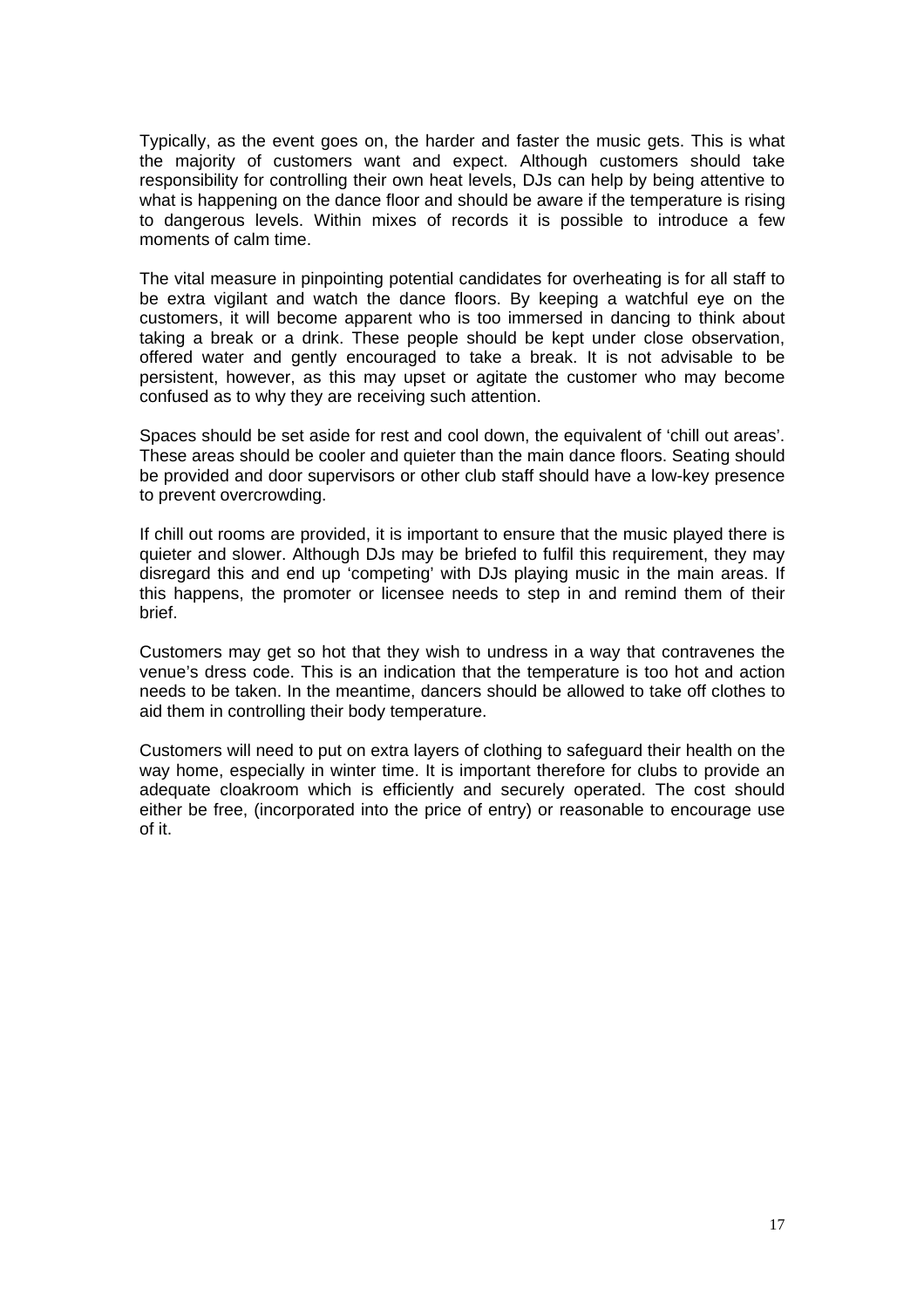## **Appendix One: Interview Schedule for Licensees**

Interviewee Name/ Date:

Venue Name:

Style of venue/capacity/location/ opening hours:

Regular events/nights

Do you have a drug/weapons policy?

**Searching for drugs and weapons -** the policy needs to set out very clear procedures to minimise the amount of drugs and weapons that come into venues. Therefore:

- 1. How do you currently ensure that you reduce the chances of drugs/weapons entering your venue?
- 2. What types of searches take place? (body, electronic scanning) How often are these conducted?
- 3. How can searches be improved to benefit venue managers?
- 4. What is the current procedure when drugs and/or weapons are found? Is this effective? How are these procedures standardised across all staff with responsibility for searching?
- 5. What provision does your venue have for the safe storage of drug/weapon finds? Are these practices effective? How could they be improved?

**Drug dealing prevention and drug finds –** procedures are needed to ensure all staff are vigilant to prevent drug dealing at the venue. Therefore:

- 1. What do you expect your door supervisors to do to prevent drugs entering the venue?
- 2. In what ways is your venue surveilled/monitored (particularly key locations where drug dealing may occur)? CCTV/staff monitoring toilets? Are these surveillance procedures effective? How could they be improved?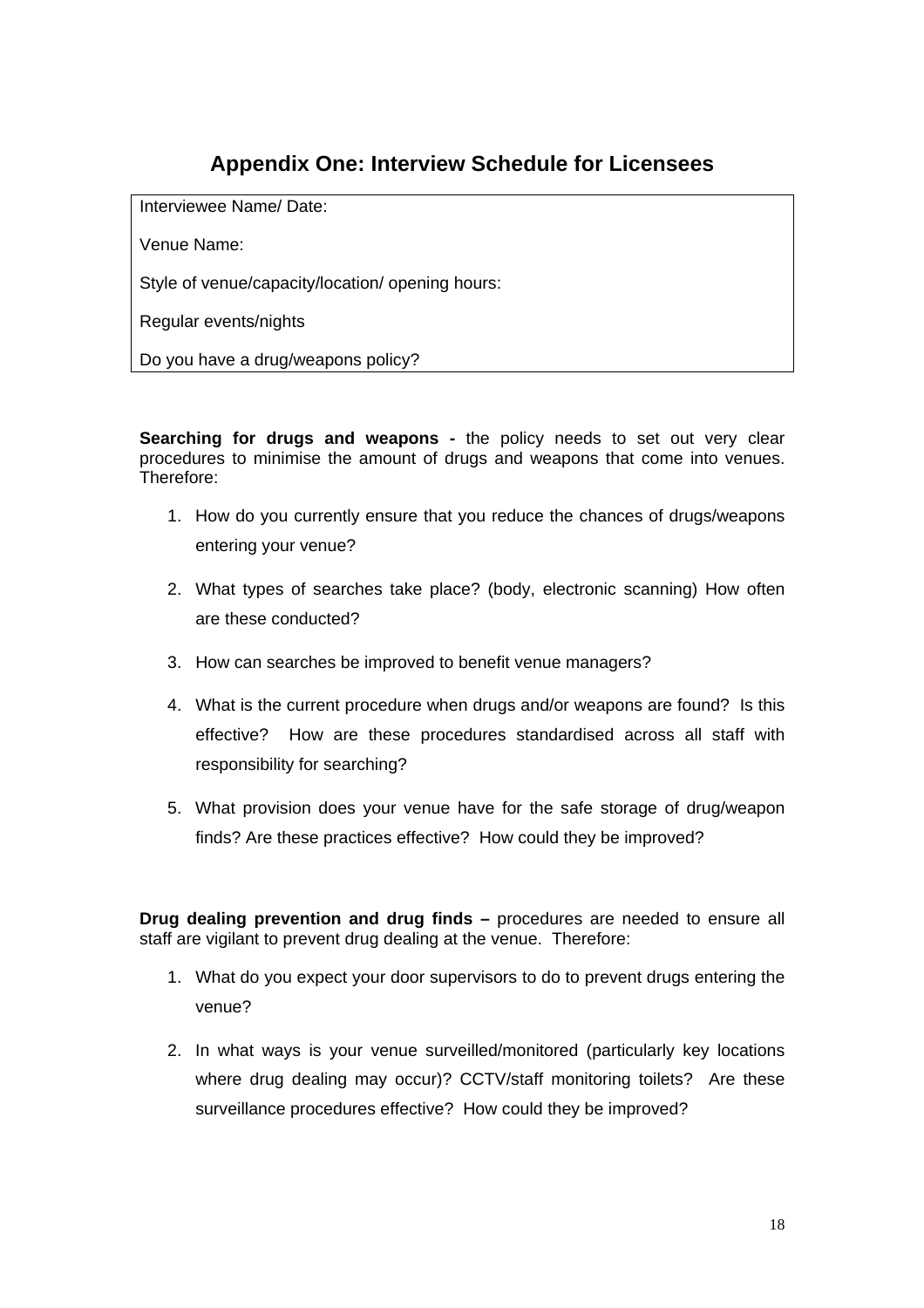- 3. How do you log information from staff, customers or outside agencies about suspected drug dealing at your venue?
- 4. How do you log information from staff and customers about drug finds at your venue?
- 5. Could you outline the processes involved when reporting/handing over drugs/weapons to the police? Is it effective?
- 6. What is the procedure for emptying 'amnesty boxes' at your venue?
- 7. In what circumstances do you contact the police surrounding drug dealing/drug finds? How responsive are they?
- 8. What actions are taken against a customer when found carrying/supplying drugs?

**Customer safety and emergency situations –** procedures are needed to ensure all staff are vigilant in identifying customers who are suffering from the effects of drug use. Therefore:

- 1. What should the role be of bar staff, other venue staff, door supervisors, drug agencies? What provision is available to help prevent situations occurring (i.e. water/coolers)
- 2. If you have a drug policy, how do you publicise it to customers (i.e. flyers on walls in toilets, etc)? What preventative advice is publicised to customers (i.e. where to seek help if in distress)?
- 3. Who has responsibility for helping drug users in distress?
- 4. If the person is alone, what procedures are in place to ensure their safety in getting home/treatment?
- 5. How many staff are trained and qualified in first aid/drug aid?
- 6. Who should be trained in first aid/drug aid?
- 7. Who provides/should provide this training?
- 8. What procedures does your venue have for seeking medical treatment, dealing with heat stroke/hallucination?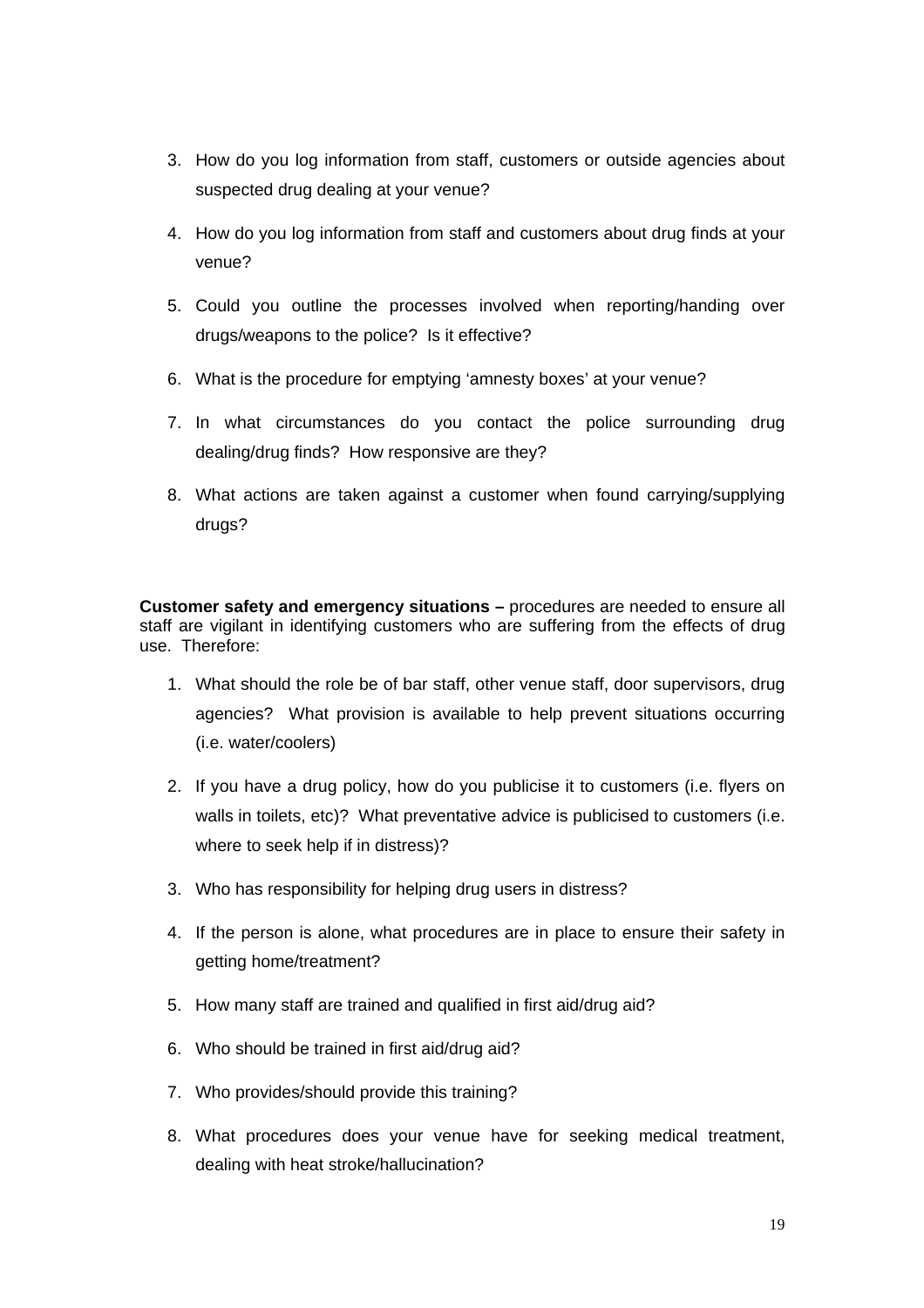9. What systems do you have for keeping up to date with new trends of drug use (i.e. 'in fashion' drugs) and any common medical consequences of taking specific drugs?

**Record keeping –** there is a need to keep accurate records as a legal safeguard to staff and the venue. Therefore:

- 1. Do you have an incident log book for drug/weapon related incidents?
- 2. What information is recorded?
- 3. Who has responsibility for recording incident information?
- 4. What is done with this incident data?

**Staff Training issues–** policies will only be effective if staff have adequate and regular training. Therefore:

- 1. How should staff be informed about the drugs policy?
- 2. How can staff be provided with drug awareness training and supervised in the practical implementation of the policy?
- 3. How often should training be undertaken by staff? How do you intend to induct 'new' or 'casual' staff?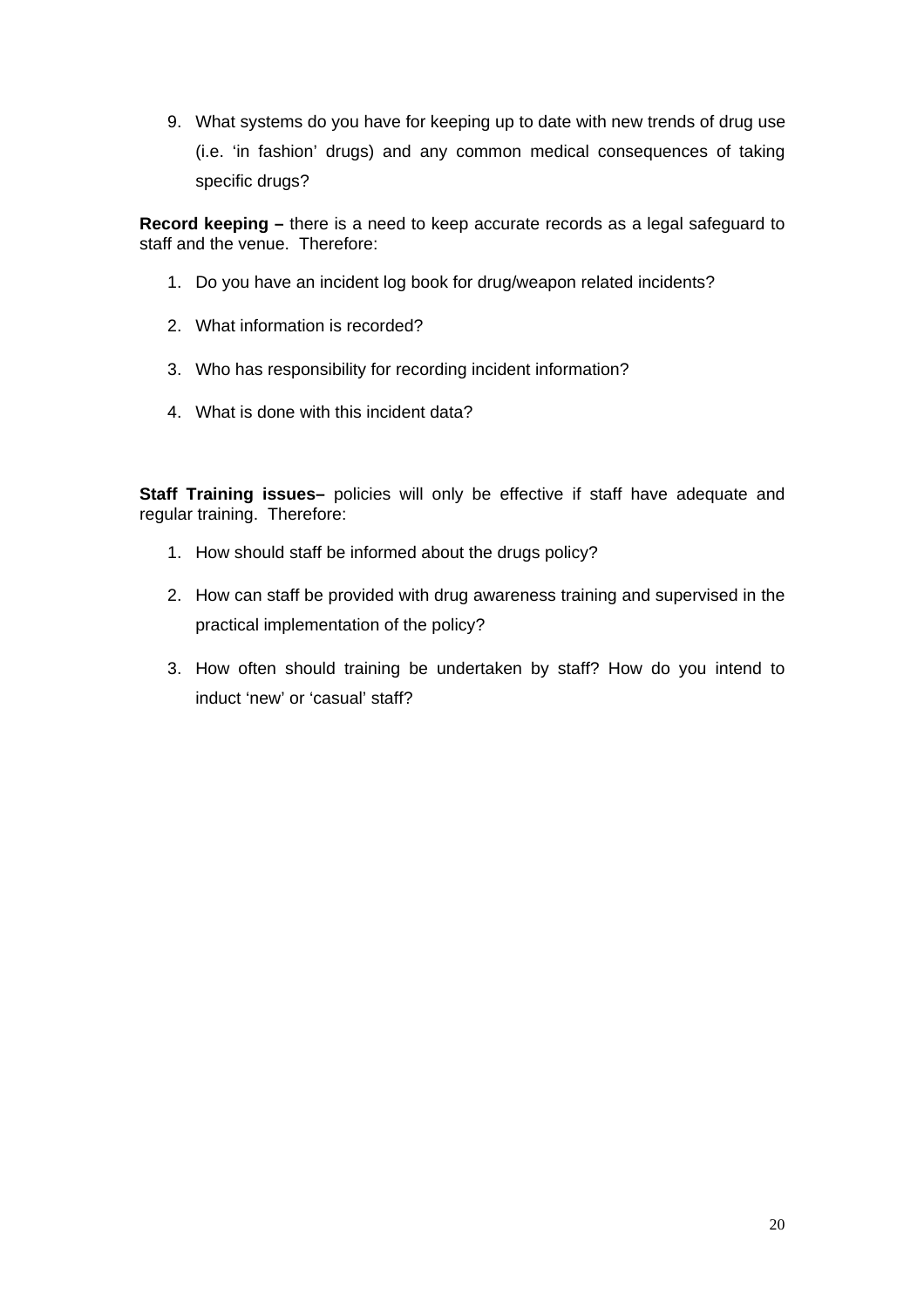### **Appendix Two: Findings of the consultation with venue users and club goers**

Of a total of 26 individuals consulted 14 were male and 12 female. There ages ranged from 18 to 28 although half were under 21.

When asked if they thought that clubs/bars in Leicester generally had any problems with drugs and drug dealing, half (n=13) responded 'yes'. Ten respondents felt that drugs and dealing were not the visible and the remaining three thought it was not a problem.

For those who noted problems the following responses were given:

- The culture of both dance music and the 'trendy' in-scene places are associated with drug use, particularly cocaine gets used as it's a 'trendy' drug
- Drum and Bass night at the student union had searches on the door which suggests that this music attracts problems with drugs
- In some venues I have seen people openly snorting coke off the sink area in the toilet
- Have been offered pills (Ecstasy) regularly in clubs
- Would imagine dance nights would be the worst
- There are generally lots of pills and coke in clubs, and if you want it you can get it

Participants were asked if they were concerned about drug use in clubs and whether they felt unsafe as a result of it. None of the participants were overly concerned and none felt unsafe as a result.

Participants were asked how they thought clubs/bars should try and stop drugs from entering their venue. Their responses are presented in the following table.

| <b>Prevention Measure</b>                 | <b>Responses</b> |
|-------------------------------------------|------------------|
|                                           |                  |
| Sniffer dogs                              | 25               |
| Patrol hot-spot areas like fire exits and | -20              |
| toilets                                   |                  |
| Searches in the club                      | 15               |
| <b>CCTV</b>                               | 11               |
| Random searches on the door               | 11               |
| Door supervisors                          | 10               |
| Sweeps of the club                        | 6                |
| Police presence on the door               | 5                |
| Signage                                   | 3                |

Participants were then asked if any of these methods would put them off going to a club and why. Their responses are as follows:

| Measure that would put people off | Number of respondents put off |
|-----------------------------------|-------------------------------|
| Uniformed police officers         |                               |
| Sniffer dogs                      |                               |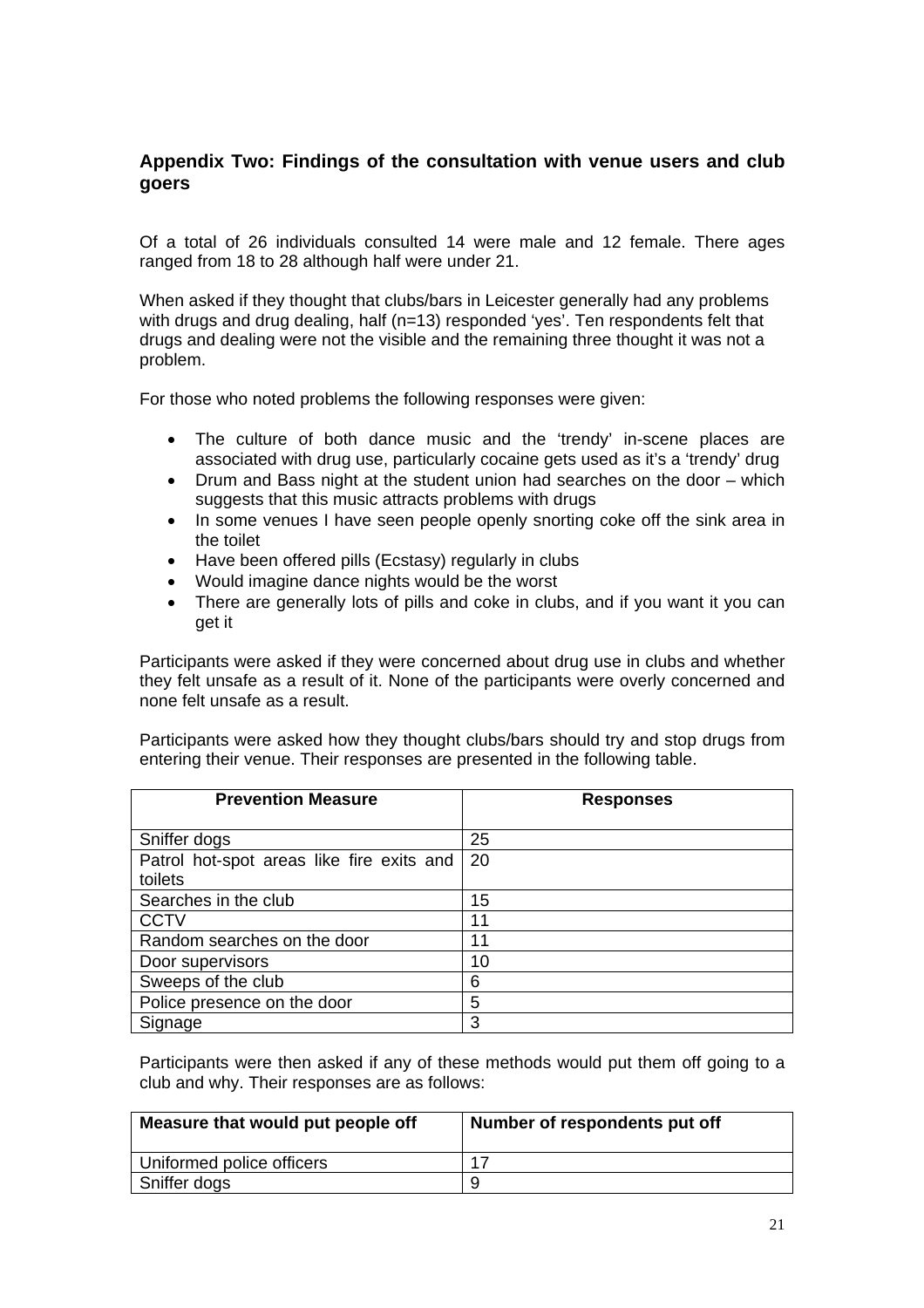| Sweeps and Searches              |  |
|----------------------------------|--|
| No measures would put people off |  |

Interestingly although sniffer dogs are seen as an effective measure by club goers, they are likely to deter customers as are uniformed police officers.

"If you were having a good night, and someone came up to you and searched you when you had nothing, that could put a real downer on it".

"Uniformed police officers would make me suspect that somewhere was unsafe"

Participants were asked how overt they thought the approach to drugs policies should be in a venue and whether this put them off using a bar/club. There responses are as follows:

| <b>Level of Publicity</b>                          | No. of respondents making that<br>statement |
|----------------------------------------------------|---------------------------------------------|
| <b>Fairly discreet</b>                             | 11                                          |
| Moderately overt                                   | 6                                           |
| Overt inside but only at the doors                 | 3                                           |
| Doesn't matter how overt, if you want to $\vert$ 3 |                                             |
| take drugs you will                                |                                             |
| Overt and open                                     | ⌒                                           |
| Heavily publicised – very overt                    |                                             |

A significant number of respondents indicated that over publicity of the policy would be off putting. However, similar numbers were happy with an overt approach to publicity of the policies.

When asked "do you think clubs have a responsibility to make their venue as safe as possible for club goers who take drugs (and those who don't)?" the overwhelming majority agreed yes (n=22). Comments made included:

"Yes there should be provisions for the safety of those who take drugs as it can never be stopped completely".

"Yes, you can't completely stop drugs from entering clubs so you may as well minimise the damage to those who take them once they are in".

IN terms of measures to protect the safety of individuals, the following responses were given:

| <b>Measure</b>                   | <b>Responses</b> |
|----------------------------------|------------------|
| First aid/quiet room             | 24               |
| Water coolers                    | 24               |
| Staff trained in first aid etc   | 21               |
| Tap water switched on in toilets | 15               |
| Other: free bottled water        | 3                |
| Advice on drugs                  | ⌒                |